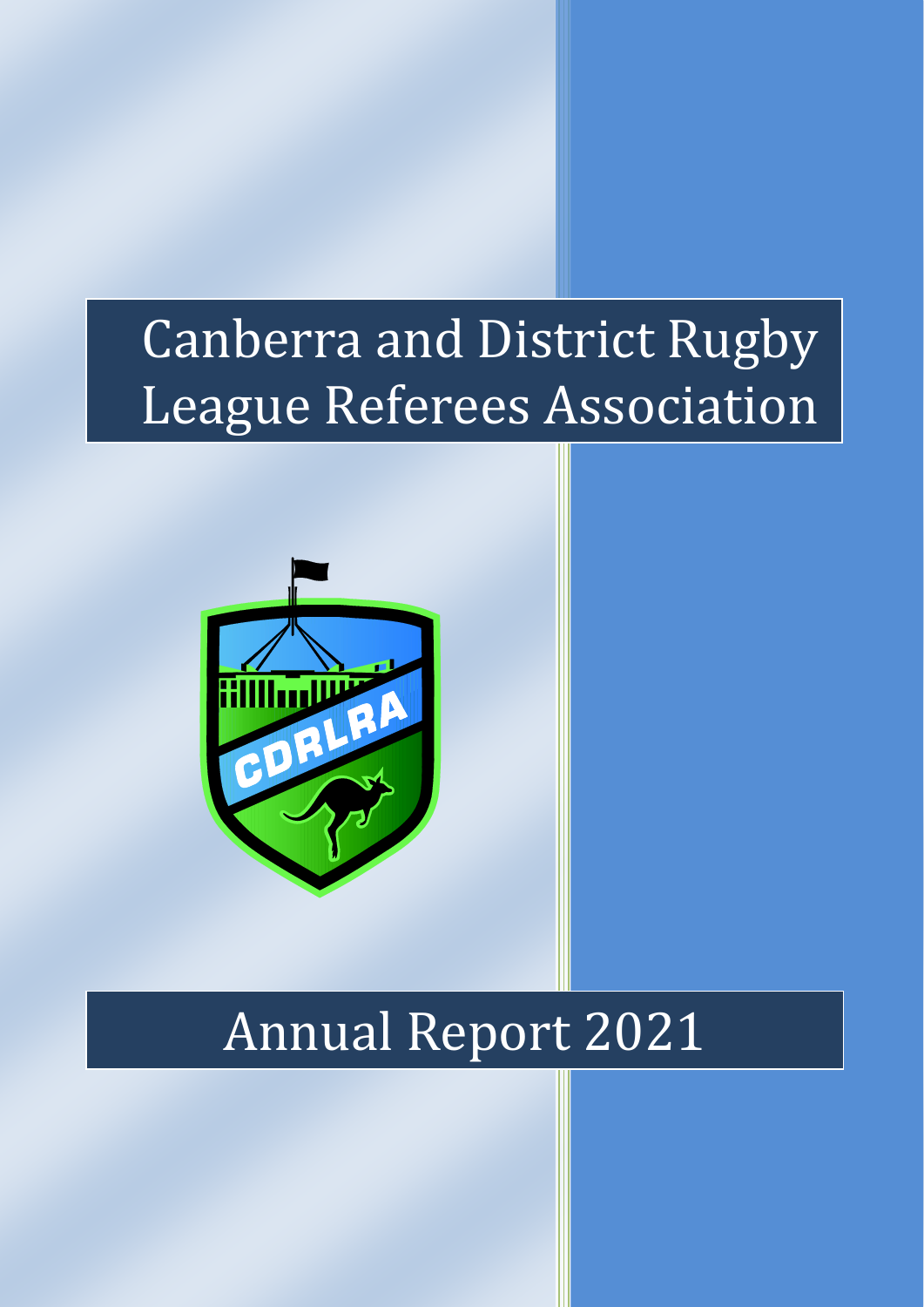## **Canberra and District Rugby League**

## **REFEREES ASSOCIATION**

# **2021**

# **83 rd Annual Report**

**(Published February 2022)**

## **Proudly Supported by**

**Mayner and Cochran Raiders Club Group (Gungahlin) Canberra Raiders Canberra Region Rugby League NSWRL Referees Assn**





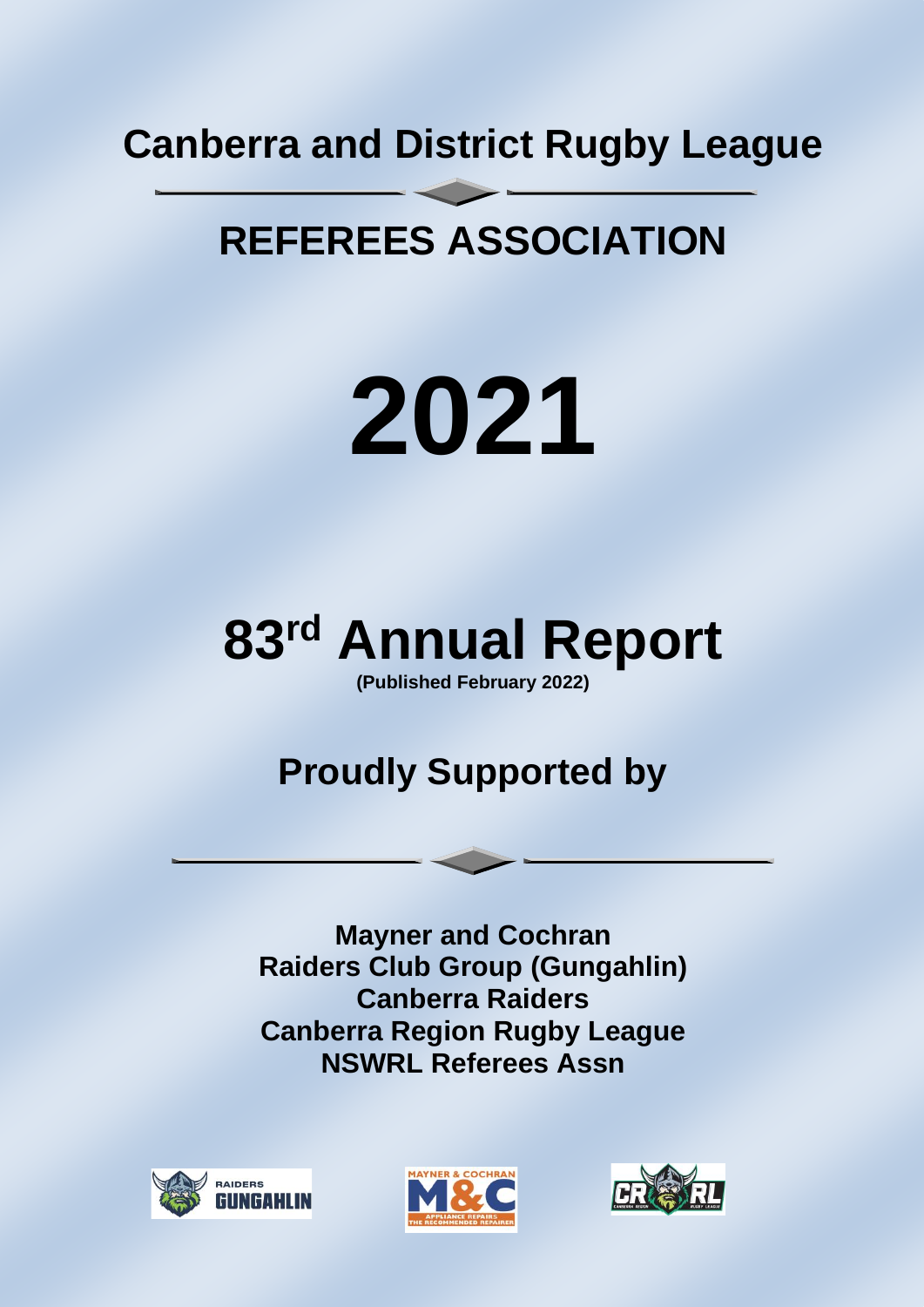## **CONTENTS**





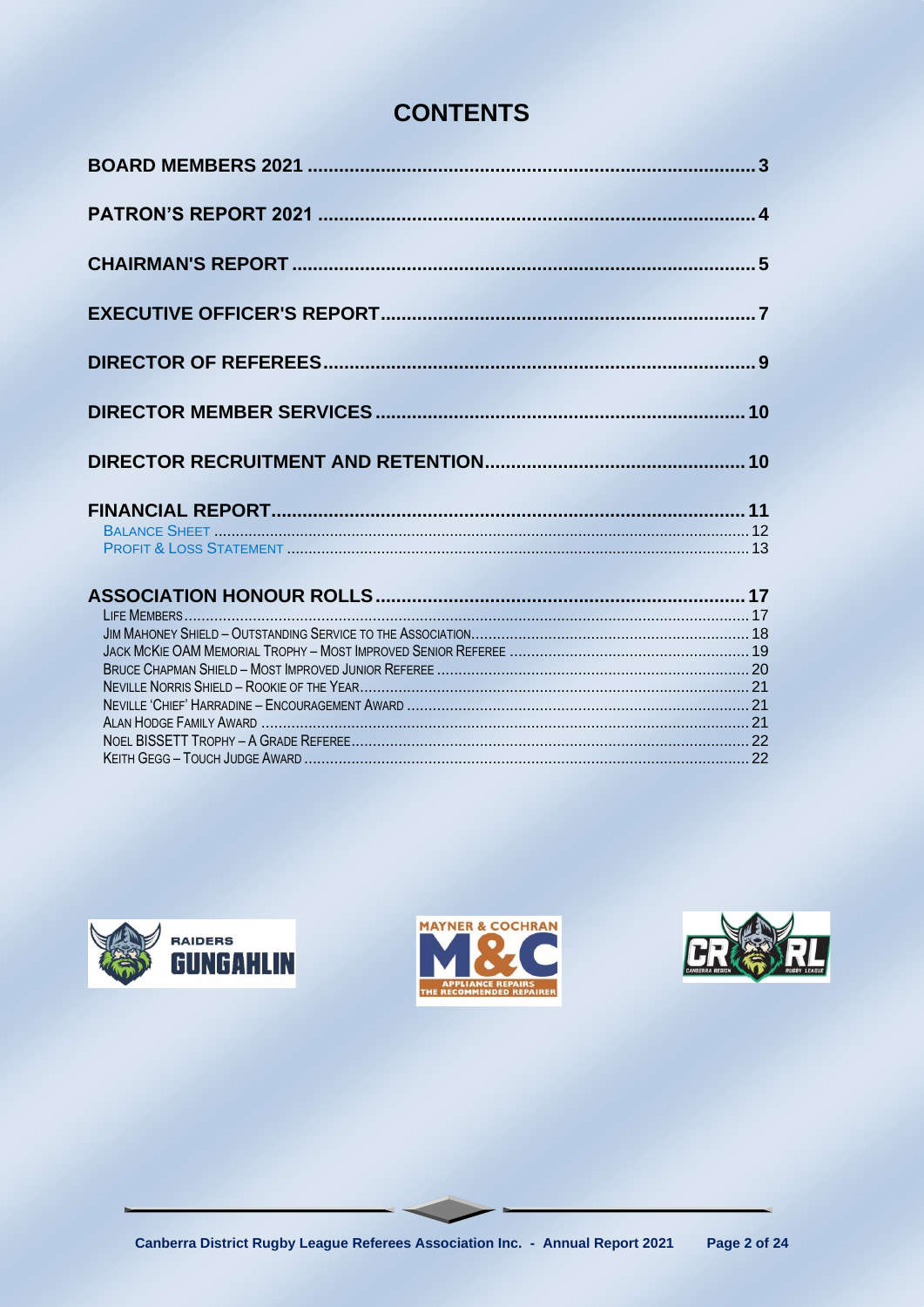## **BOARD MEMBERS 2021**

#### Chairman **Mark RYAN**

Executive Officer **Chris NIGHTINGALE**

Director Finance **Katherine NIGHTINGALE**

Director Member Services **Jason SEVERS**

> Director of Referees **James GOULD**

Operations Manager **Mark RYAN**

Director Recruitment and Retention **Dave CHARMAN**

CRRL Board of Management **Chris NIGHTINGALE**

## **OTHER POSITIONS**

Delegate NSWRLRA **Gage MILES**

Auditors **Garth TAYLOR & Steven ZORZI**

> Patron **Phillip STUART**





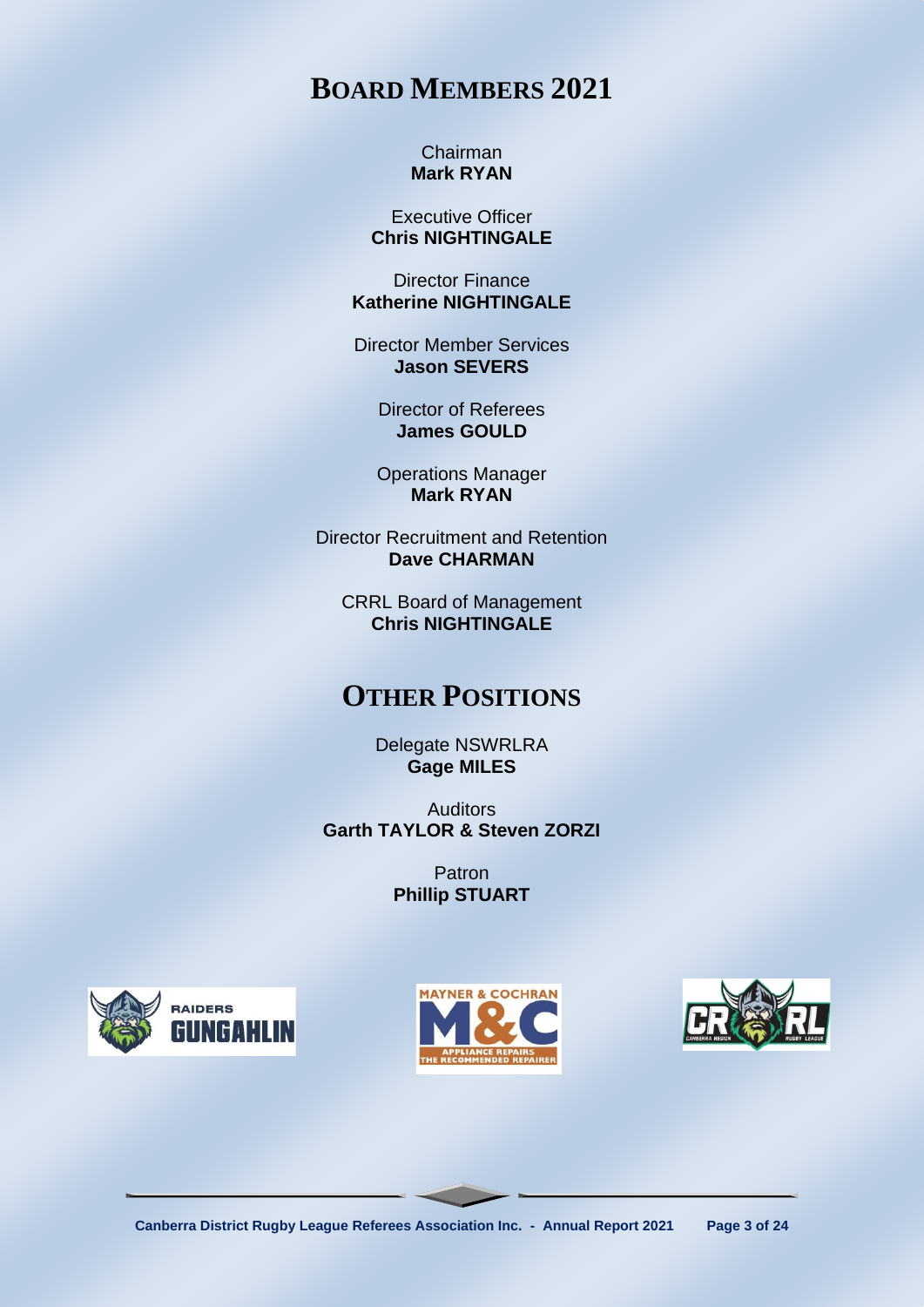## **PATRON'S REPORT 2021**

Thank you for electing me to the position of Parton for 2021 season, it has been my pleasure and I must thank the Board and members for their wonderful effort this past year during the pandemic it was a very difficult time.

During the past season I have witnessed some massive changes in the game with more players in all age groups and the inclusion of the women competitions with plans for more WRL players this season.

We have seen an increase in the number of new Referees taking up the whistle with a very high standard being set and I hope the coming season will be another success.

Thanks to the CRRL Board for the season it must have been very difficult at times, it was a sad day when no finals football could be played, I am sure they are looking forward to next season.

This year we have seen a lot of change to Laws of the game and guideline for crowd control that will assist all Referees in the coming seasons.

I would also like to thank our sponsors Mayner and Cochran, and Raiders Gungahlin and others who support the Association without whom it would be a lot harder.

So, I hope you are all looking towards the coming 2022 season and have commenced training and reviewing the rules lets hope we get a full season and Finals, I hope you achieve your personal goals in whatever direction you take.

So, thanks again for the past season and I look forward to 2022 with a great deal of expectation.

Let's hope its Covid free.

Yours Sincerely

*Philip Stuart Patron Life Member*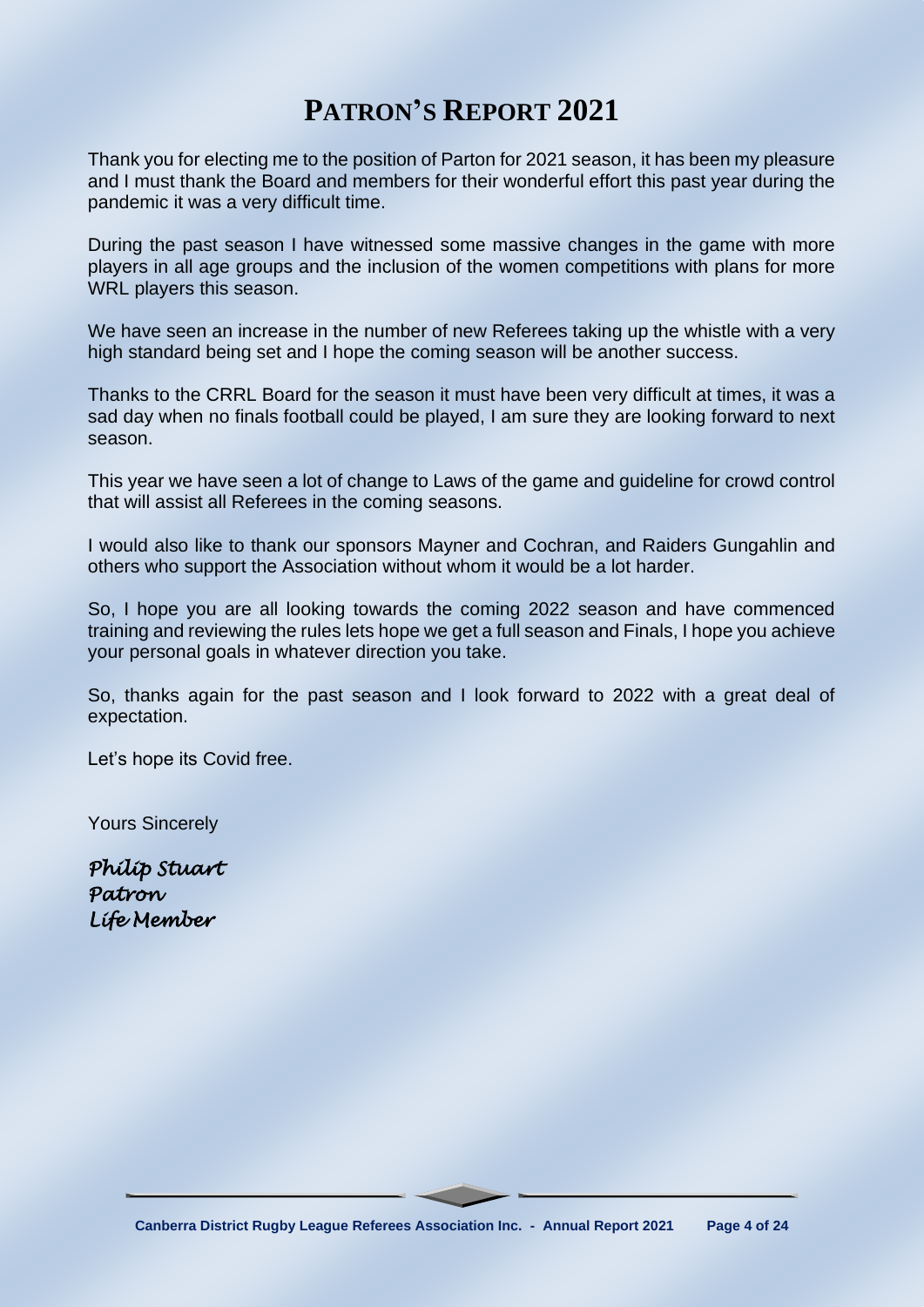## **CHAIRMAN'S REPORT**

#### Dear Members,

I am delighted to present the 2021 Canberra District Rugby League Referees Annual Report to you. I would like to start by thanking everyone that made the year such a pleasure to be a part of, from our hard-working Board, right through to our senior and junior members.

Once again, we had an interrupted season with COVID-19 once again shortened our season and left us without a final series. I had no doubt this would be a hotly contested and hardfought series. I would like to thank everyone for their patience and resilience in this challenging time.

At the elite level, it was great to see Ben Cummins officiate in his 400th game also breaking the record of Bill Harrigan in the process. This adds to Ben's list of achievements of, 14 State of Origins, 5 NRL Grand Finals, and 16 international matches. Ben gives our members someone to look up to and call our own in Canberra. Congratulations on a great season and good luck in the 2022 season. Phil Henderson, son of Life Member Glyn Henderson also had a great season finding himself holding the flag throughout the State of Origin Series. Also, Phil got through to the preliminary final of the NRL. Congratulations to both on a great season and good luck in the 2022 season. At a Junior Rep level, Gage MILES made an appearance in the SG Ball Grand final and it was good to see further development of Liam and Aidan RICHARDSON. On ANZAC Day three of our members got the privilege of officiating in the Armed Forces game that was the curtain-raiser for the NRL match on the Sydney Cricket Ground those being Ben SEPPALLA as the referee, with Liam RICHARDSON and Tristain BROOKER as touch judges.

Junior reps can be a tough slog at times, but it is such a crucial learning curve for our younger officials, and it is great to see these guys develop. We have some great young officials already lining up to have a go in Junior reps and hopefully, in time they can bring their experience back to the Canberra Raiders Cup competitions. It was another great season in the local region with great senior competition and junior competition it was such a shame to be so close to a final series and to have to abandon the season due to COVID- 19, it would have been great to round off an exciting 2021 year of Rugby League. We have multiple members that each week offer up their whole weekend to officiate kid's football right through to our Canberra Raiders Cup competitions.

In 2021 the CRRL hosted a representative game in Harden between The George Tooke shield and the Woodbridge Cup. we supplied match officials for these games. Ladies League Tag was officiated by Aidan Richardson, with Billy PERROTT and Luke BARROW. Whilst the main game was officiated by Housh FALLAH, With Aidan RICHARDSON and Luke BARROW.

One must also mention that Evan BAYLIS took out the CRRL trophy for the most outstanding referee. Congratulations Evan.

Congratulations to all. This is something that the game of rugby league appreciates although at times can be a thankless position. Our award winners from season 2021 must also be noticed again on an excellent season; Atticus BATTON and Daley O'DONNELL (Neville Norris Shield), Thomas RYNEHART (Bruce Chapman Shield), Kirsty ROBERTS (Neville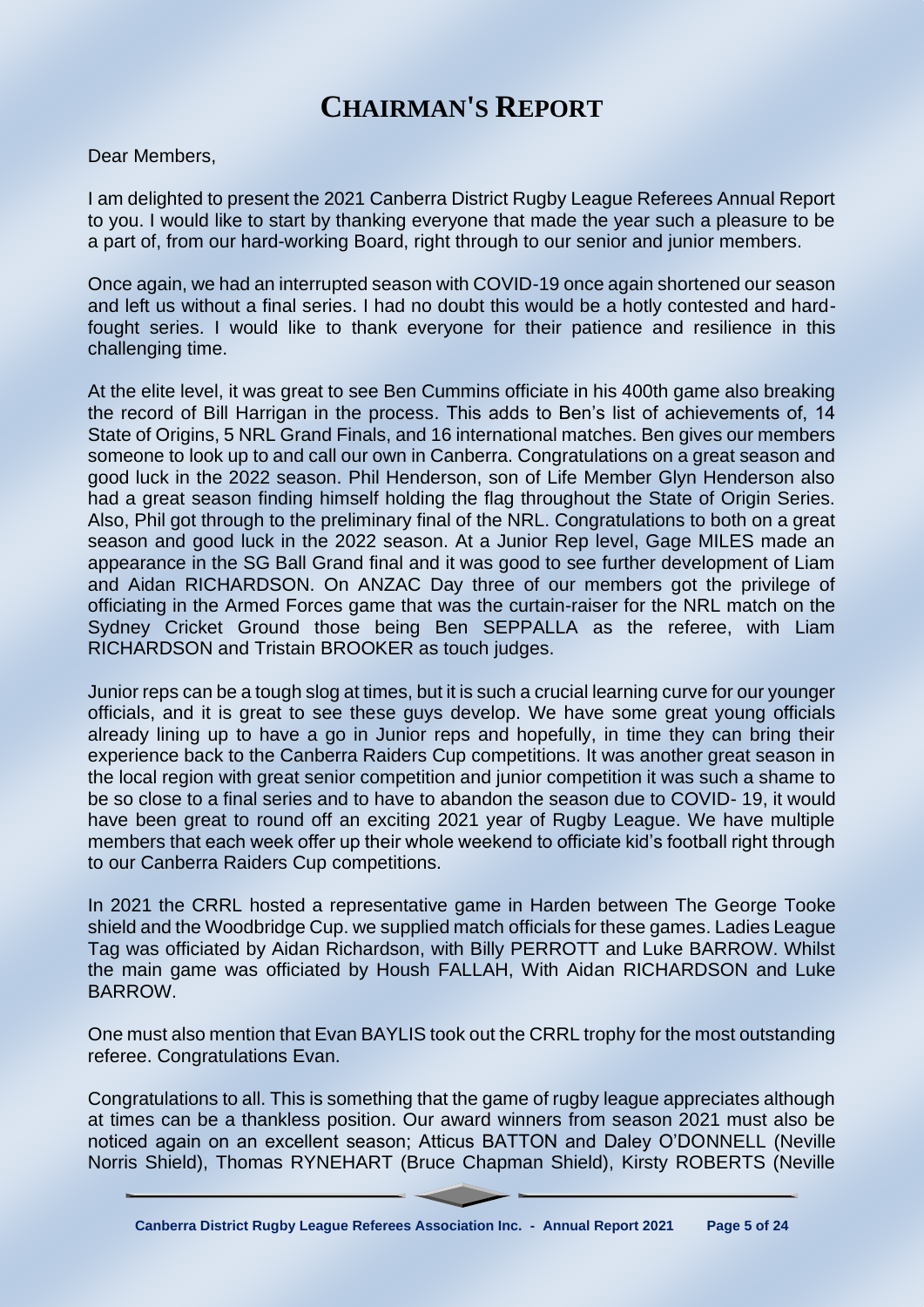'Chief' Harradine Shield), Gage MILES (Jack McKie Award), Katherine NIGHTINGALE and Daniel WHEELER (Hodge Family Shield) and Jessica CHARMAN (Jim Mahoney Shield). Congratulations on a great season and being a part of rich history.

Thank you to our sponsors. Mayner and Cochran and the Raiders Group for their endless support and sponsorship, this aids us in being able to place money back into the local Association and its members. New South Wales Rugby League Referees Association has always shown great support for us and continues to do so through grants and coaching through people such as Steve Clapson. This backing allows us to develop members and function as an Association and we cannot do it without you, thank you. I look forward to their continued support in 2022.

A thank you must go to the Canberra Region Rugby League who remain ardent supporters of our efforts as an Association. The support we receive and the strong relationship that has developed are appreciated, and I hope it has helped with what is already a fierce competition in the Canberra region. Thank you for this continued support and we look forward to working with you in the future. Our Board, as always, is contributing their time on a volunteer basis and does a wonderful job at ensuring our Association runs smoothly. I thank our Board on behalf of the membership and I hope we as a Board can continue to deliver the continued high standard in2022 and beyond.

Finally, I would like to thank my partner Matthew, who has always been supportive and continues to be my rock with my involvement in rugby league. I trust that everyone enjoyed their off-season and holiday period, I know I am looking forward to seeing Rugby League back in our local fields and televisions as I am sure everyone else is. I hope to see everyone around at Pre-Season and throughout the 2022 season.

Yours Sincerely

*Mark RYAN Chairman.*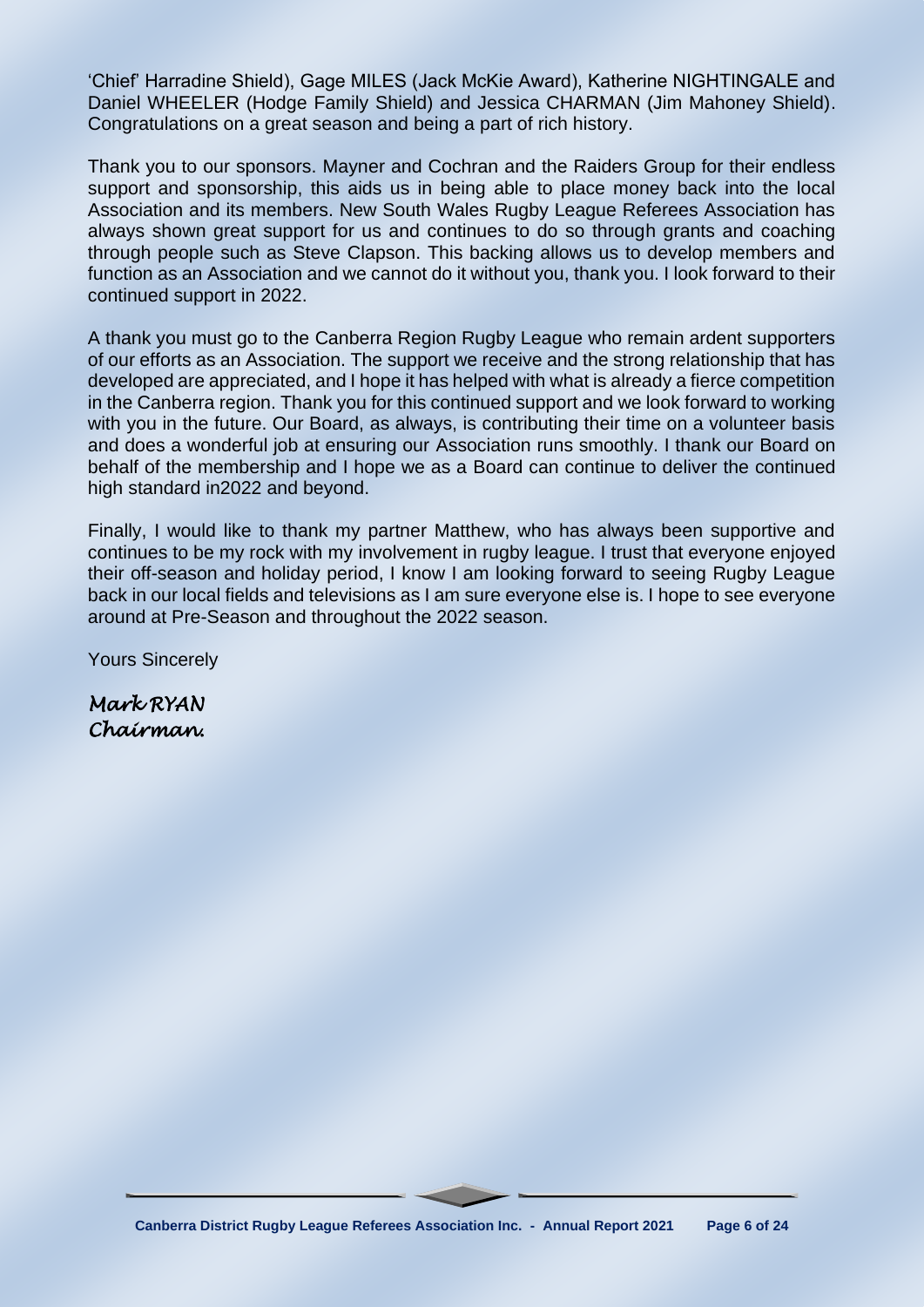## **EXECUTIVE OFFICER'S REPORT**

2021 – Unfortunately another year disrupted due to weather and Covid 19 restrictions.

We commenced the year full of hope that competitions would return to some form of normality and consistency. It was pleasing to see the local Canberra Region Rugby League competitions return with increased numbers overall and therefore challenge us every weekend. It was a very trying year to appoint match officials to all games throughout the year and a real challenge to our members. This "challenge" presented an opportunity for a number of members to progress to officiating at higher levels, which I am happy to say our members took with open hands and performed above expectations. This certainly puts us in good stead for 2022 and beyond. We continued to recruit well for the Referees Foundation One courses with twenty one new candidates undertaking the course. The challenge now becomes Retention of those members and Progression to higher levels of football.

Covid-19 restrictions continued throughout the season and Community rugby league adapted to the challenges. Unfortunately the competitions were cut short due to the Delta variant and both the ACT and NSW went into lockdown just a few weeks before the finals series. The on-field performances of our members was going to present our Appointments Panels with some very difficult decisions going into the Finals. These difficult decisions will now pass onto 2022.

Training was very well attended during the year and the change to Wednesday night appeared to be a great success with additional juniors participating and benefiting from the skills sessions undertaken. Thank you to NSWRL for allowing our Association to utilize the facilities at Bruce. The ability to run indoor sessions using the AV system is an invaluable tool, especially with the unpredictable Canberra weather.

We have been extremely lucky to have organisations such as the Canberra Raiders and

Canberra Region Rugby League actively assist in recruitment and development of referees. The support from the CRRL staff, especially General Manager Mark VERGANO and Chairman Gary GREEN cannot be under-estimated. Any incidents involving unsavoury conduct by players, officials or spectators was swiftly dealt with by the League. The working relationship between our Association and the League continues to be strong. Thanks are also extended to the other CRRL staff Deb CHARMAN (Senior Competition) and Deb

**Liam RICHARDSON in action**

FORD (Junior Competition) who assisted with changes to game times etc. Without this assistance there would have been a number of competition level games throughout the season where we would not have been able to supply match officials.

The NSWRL and CRL Referees Associations have voted to amalgamate with the first Annual General Meeting to be conducted on 16 February 2022. This will present new opportunities for our members and Association to navigate.



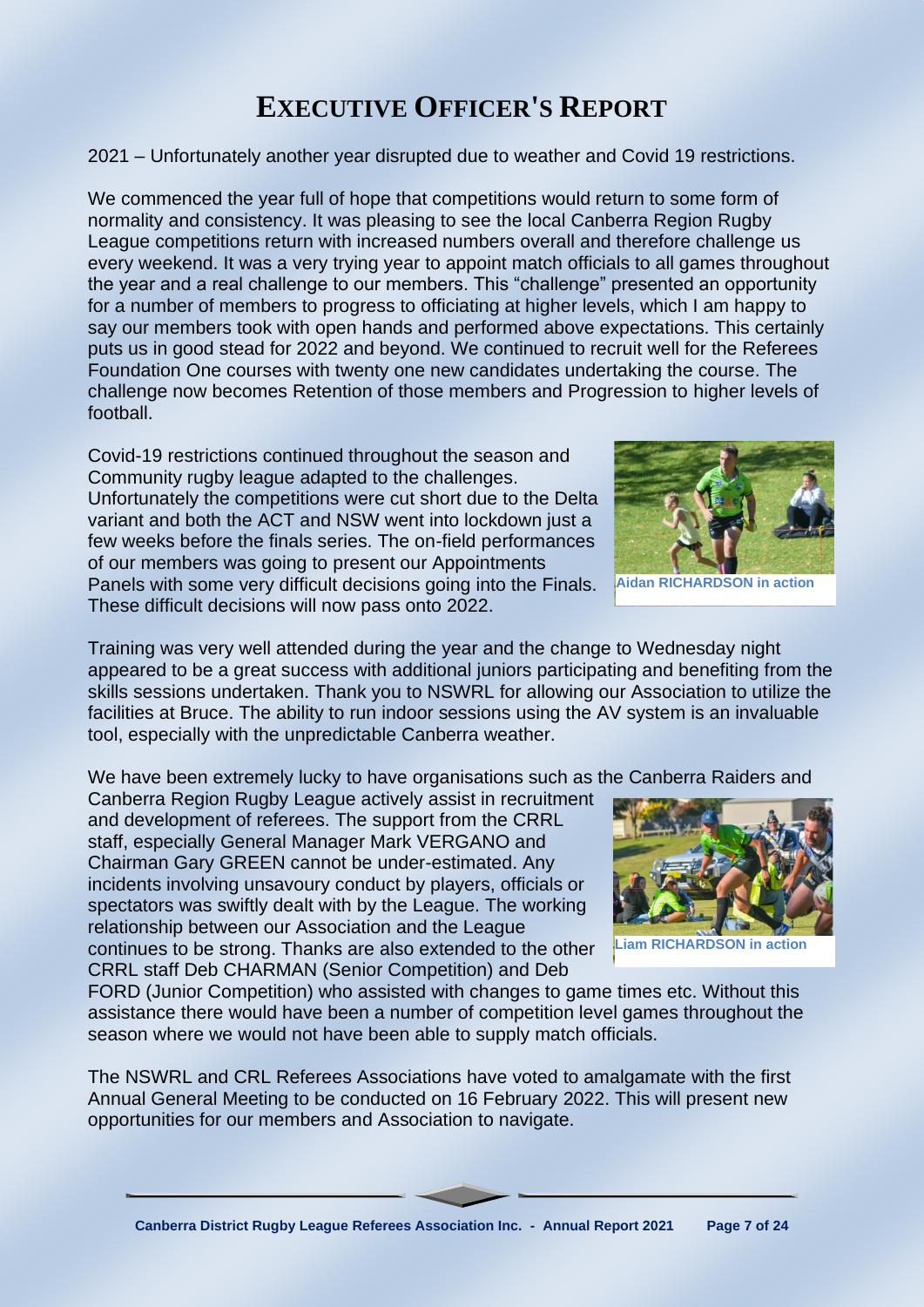On a local level, all games were very competitive and every match official represented CDRLRA to a very high level. During the year it was encouraging to see so many senior referees providing support to our newer members. Planning has already commenced for 2022. Some highlights involving members at the representative level were:-

• Gage MILES – Touch Judge SG Ball Grand Final

• Ben SEPPALA (Referee), Liam RICHARDSON & Tristan BROOKER (Touch Judges) officiated the Australian Defence Force game as the lead-in match for the Anzac Test.

- Braiden McINTOSH Referee CRL Country Championships
- Phil HENDERSON Touch Judge State of Origin games
- Ben CUMMINS set the record for the most number of NRL games refereed.

I would like to thank all members of Canberra Referees Association for their cooperation throughout the year with the many changes and challenges we were presented with.

The Association was very fortunate to sign a major sponsorship agreement with Mayner & Cochran, Appliance Repair Specialist to the Canberra Region. Combined with sponsorship from the Canberra Raiders (Raiders Gungahlin Club) and grants from NSWRL Referees Assn this has left our Association in a very stable financial position. We look forward to expanding our relationships with all parties in 2022.

Congratulations to CRRL General Manager Mark VERGANO upon receiving an Order of Australia Medal (OAM) in the 2022 Australia Day Awards.

2021 was my 30<sup>th</sup> year as a Board Member of this Association, 26 years as Executive Officer/Secretary). I've enjoyed every moment of it and seen many young referees progress and look forward to many more years involvement. Finally thank you to my family, especially Rose, who through all those years has greeted new members, attended functions and handed out gear and equipment.

Regards,

*Chris Nightingale Executive Officer* 



*Note: I apologise for the lack of member photographs. We normally take these during the final series when members operate at 1 or 2 grounds, but that didn't happen in 2021.*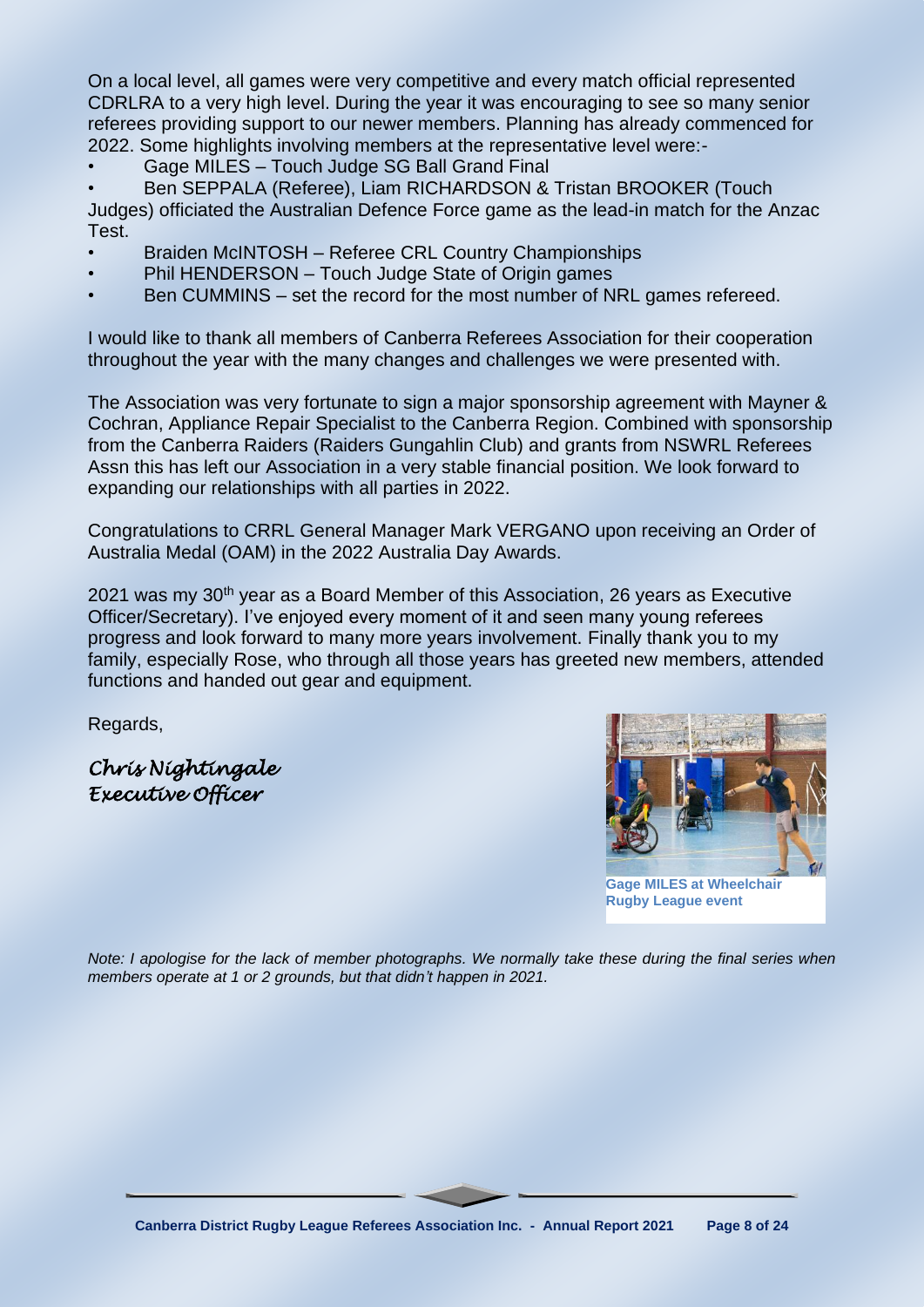## **DIRECTOR OF REFEREES**

Members and interested parties, I would like to present the Director of Referees report for season 2021.

Although it would be very easy to focus on the negatives of season 2021, instead I'm only going to focus on the positives the season gave us and looking ahead to season 2022.

2021 was a year of achievement with many members debuting in higher grades as a result of their hard work and dedication with David Charman in A grade, Gage Miles, Liam Richardson, Daniel Wheeler and Jack Black in George Tooke Shield and Reserve grade, Katherine Nightingale in George Tooke Shield, Aidan Richardson in Under 19's, Mario Prpic and Joseph Lui in Katrina Fanning Shield and Heather Hall, Jess Charman, Billy Perrott and Thomas Rynehart all debuting in Ladies League Tag. The commitment and hard work displayed is a credit to you all.

It is imperative we continue to progress referees through the ranks, not just from reserve grade into A grade, but from which ever grade they currently officiate in provided they are ready to do so. With constant pathway development taking our officials into higher levels of the game, we must ensure we are not left short and have an abundance of experience ready to fill gaps when the need arises.

Season 2022 is looking very exciting particularly with women's rugby league. The Canberra Raiders have announced they will be entering a team in the NRLW in 2023 and this announcement is already having an impact. Participation numbers in women's rugby league in Canberra is already increasing and this is only going to continue in 2022 with the CRRL starting girl's only competition's in age groups from Under 9's. Along with the juniors, the Katrina Fanning Shield is looking like it will be bigger than previous years as well.

On a more personal note, I would like to thank everybody for your efforts this year. Your commitment, dedication and enthusiasm is a credit to yourselves and the Association. Although the season didn't end the way we wanted it to, you can all hold your heads high for a job well done.

I look forward to 2022 and continuing to build on the enthusiasm, team culture and high standards displayed by all of our members this year.

*James GOULD Director Referees*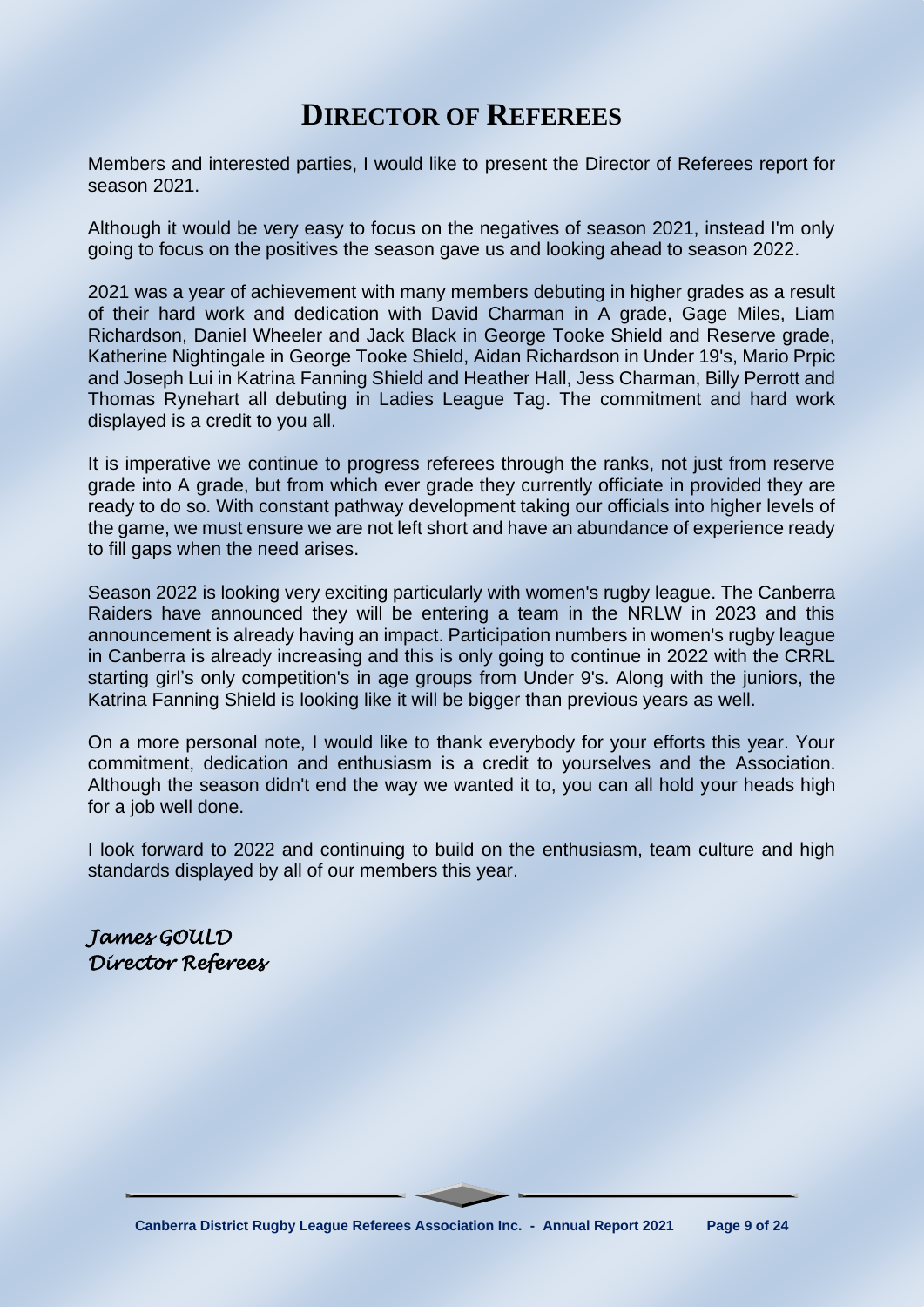## **DIRECTOR MEMBER SERVICES**

2021 was a year of highs and lows. It was pleasing to go out to watch so many members grow and perform well above where they have been. Numerous welfare checks were made with members and it was good that there were no major incidents involving any of our members.

From a social point we had our family and presentation day in November at the Raiders Club Belconnen. It was promoted as a casual event to comply with Covid restrictions. Congratulations to all the award winners. COVID-19 made it next to impossible to organise anything during the year, but it looks like 2022 will be somewhat different to negotiate.

### *Jason Severs Director Member Services*

## **DIRECTOR RECRUITMENT AND RETENTION**

I would like to congratulate all members who refereed to a very high standard in a very challenging COVID-19 2021.

In 2021 we were able to recruit some wonderful new young members to our ranks and I got to spend a lot of time at training and on game days to see them grow and flourish as confident referee's.

We almost made it to finals which looked very promising with many members refereeing at high standards which would have made it a wonderful finals series.

I appreciate everyone stepping up to all of the challenges thrown at us from every angle, and hopefully you all closed in on the goals you set yourself. I look forward to work with you to achieve bigger and better goals in 2022.

I would like to thank the Canberra Region Rugby League for working tirelessly to get the season up and running. I would also like to thank all of the Clubs that participated to help keep Rugby League alive in such a difficult and testing times.

I would especially like to say thank you to all of you, my fellow Referees who put in a massive effort covering multiple games each week.

A special mention must go to Chris Nightingale and the Board for ensuring we all had a COVID-19 safe environment at training and game days.

It was great to see big numbers at training this year. I felt that we were all able to get to know each other a bit better and learn from one another. I hope to see this continue this year and more importantly I hope to see everyone back for a bigger and better 2022.

## *David Charman Director Recruitment and Retention*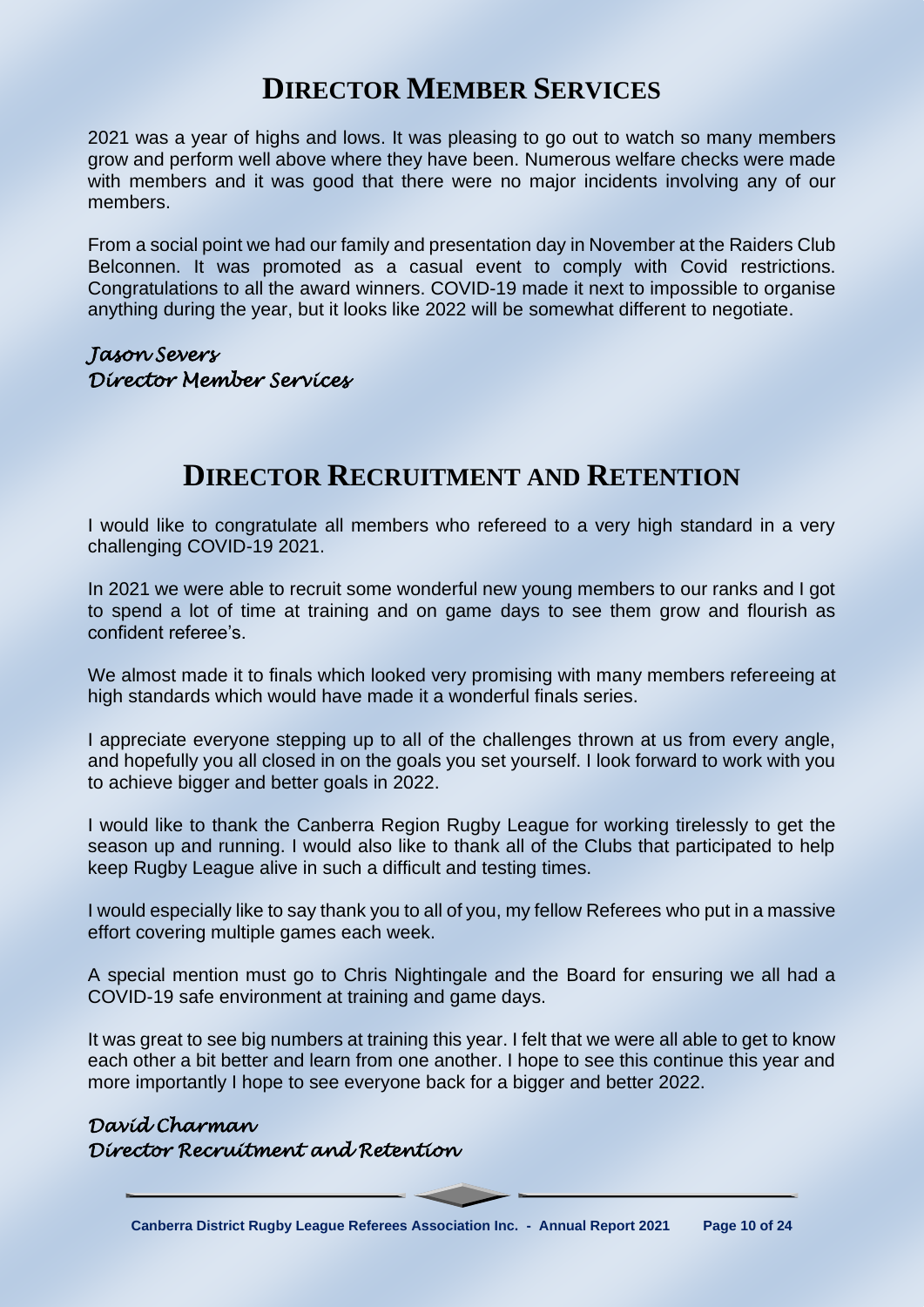## **FINANCIAL REPORT**

The year 2021 was the year the Canberra District Rugby League Referees Association cemented the resilience I have always known it to have. 2021 was a definite improvement to 2020 (despite the season ending abruptly two weeks early) and we really hit the ground running early.

We were very excited to announce that we signed our new major sponsor, Mayner & Cochran, until the end of 2023. We also have Raiders Gungahlin back with us and the NSWRLRA grants returned for the 2021 season. This was a fantastic start to the year which allowed us to provide new on-field kits to all our members, purchase new radio kits and provide the Family and Presentation Day in December. Thank you to our sponsors Mayner & Cochran and Raiders Gungahlin for the 2021 season.

The Association finished 2021 strong financially, with a profit of \$7,101.28, a fantastic position off the back of the 2020 season. I am confident that going into the 2022 season we are in a very strong financial position. With this we will be able to continue to build our Association even more.

As we did last year, the Board made the decision under Section 41(2)(a) of our Objects and Rules to appoint two members to conduct the internal audit of our accounts. I would like to thank Garth TAYLOR and Steve ZORZI in undertaking this task again.

Looking to the 2022 season, we are hoping to get through the full season with minimal interruption (fingers crossed!). We will also be looking at additional gear options for our members and hope to get everyone together for the Life Members Annual Dinner again.

I thank the Board and all members for their continued support, and I look forward to joining you all in a bigger and better 2022 season.

## *Katherine NIGHTINGALE Director Finance*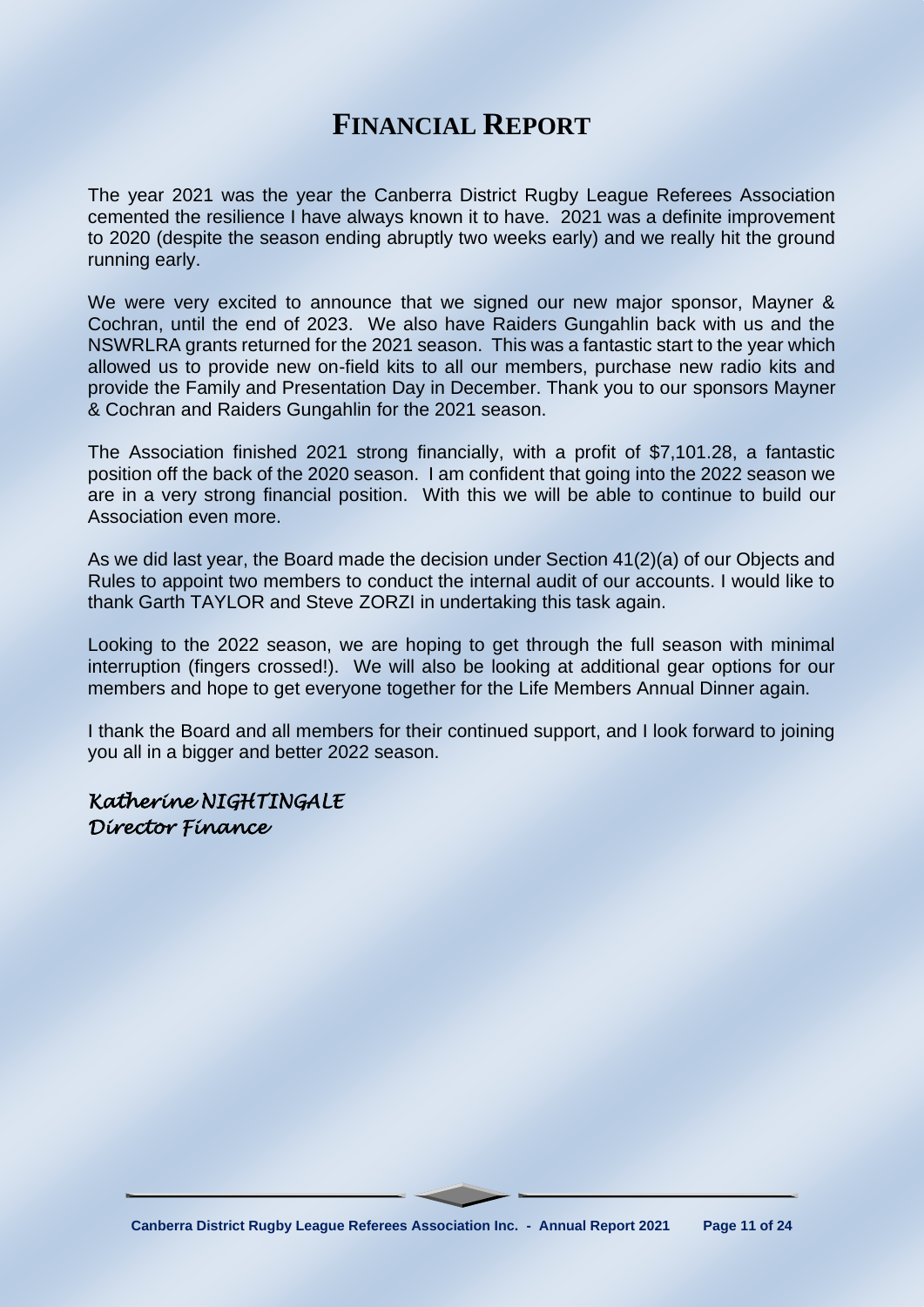## **Balance Sheet**

**AS AT 31 DECEMBER 2021**

| <b>ASSETS</b>                 | 2020          | 2021          |
|-------------------------------|---------------|---------------|
| <b>Bank Accounts</b>          | \$23,219.16   | \$26,733.56   |
| Gear                          | \$6,773.43    | \$6,773.43    |
| <b>Other Equipment</b>        |               | \$635.45      |
| <b>Accounts Receivable</b>    | \$82.76       | $-$ \$95.74   |
| <b>Total ASSETS</b>           | \$30,075.35   | \$34,046.70   |
| <b>LIABILITIES</b>            |               |               |
| <b>GST Payable</b>            | \$4,778.25    | \$2,132.32    |
| <b>Accounts Payable</b>       | \$381.21      | $-$108.79$    |
| <b>Total LIABILITIES</b>      | \$5,159.46    | \$2,023.53    |
| <b>Net ASSETS</b>             | \$24,915.89   | \$32,023.17   |
| <b>EQUITY</b>                 |               |               |
| <b>Opening Balance Equity</b> | $-$10,166.67$ | $-$10,166.67$ |
| <b>Retained Earnings</b>      | \$36,611.87   | \$35,082.56   |
| <b>Current Earnings</b>       | $-$1,529.31$  | \$7,107.28    |
| <b>Total Equity</b>           | \$24,915.89   | \$32,023.17   |

*Note: MYOB was generating an error in Retained Earnings from 2013 which was creating a negative Equity entry. This was not corrected in the conversion to Reckon Accounting Software in 2017.*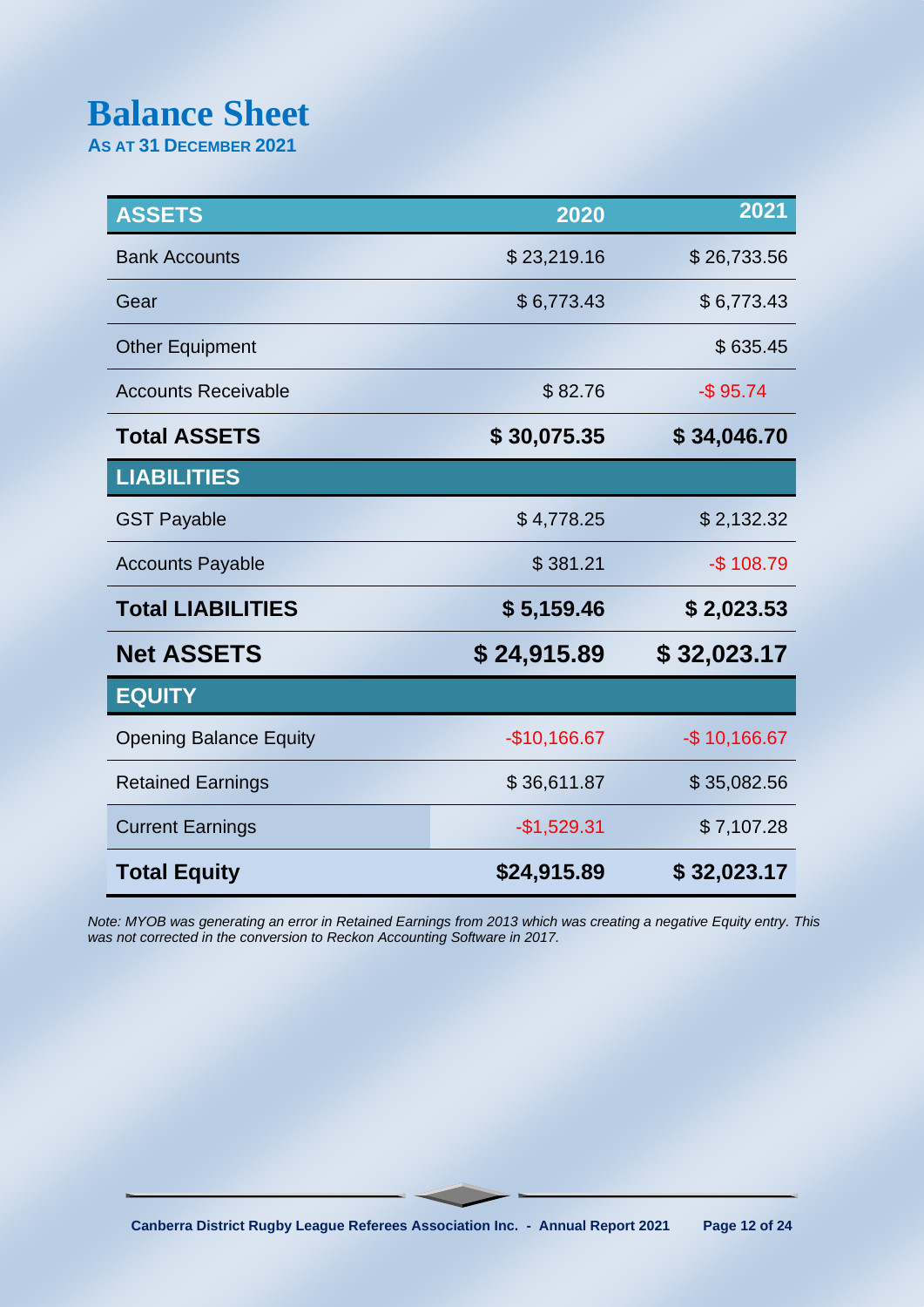## **Profit & Loss Statement**

**1 JANUARY 2021 TO 31 DECEMBER 2021**

| <b>INCOME</b>                     | 2020         | 2021         |
|-----------------------------------|--------------|--------------|
| <b>Affiliation Fees</b>           | \$52.20      | \$775.24     |
| <b>Match Fees</b>                 | \$41,282.77  | \$112,351.75 |
| <b>Grants &amp; Sponsorship</b>   |              | \$20,563.64  |
| <b>Gear Sales</b>                 | \$1,337.10   | \$4,629.23   |
| <b>Social Events</b>              | \$83.90      |              |
| Miscellaneous Income              | \$644.62     | \$3.01       |
| <b>Total INCOME</b>               | \$43,400.59  | \$138,393.32 |
| <b>Gross Profit</b>               | \$43,400.59  | \$138,393.32 |
| <b>EXPENDITURE</b>                |              |              |
| <b>Administration Costs</b>       | \$5,040.82   | \$2,048.61   |
| <b>Training/Development Costs</b> | \$29.09      | \$93.50      |
| <b>Match Payments</b>             | \$38,152.11  | \$104,243.20 |
| <b>Social Events</b>              | \$1,230.07   | \$2,010.00   |
| <b>Bank Charges</b>               | \$1.26       | \$4.42       |
| <b>Gear Costs</b>                 | \$155.00     | \$22,886.31  |
| <b>Miscellaneous Expenses</b>     | \$321.55     |              |
| <b>Total EXPENDITURE</b>          | \$44,929.90  | \$131,286.04 |
| <b>Net Profit/(Loss)</b>          | -\$ 1,529.31 | \$7,107.28   |

*In 2021, the Board voted to appoint two (2) members as internal auditors:*

*i. so as to give a true and fair view of:*

*a. the Association's financial position as at 31 December 2021, and income and expenditure for the year ended 31 December 2021;*

*ii. to satisfy the requirements of subsection 72(2) of the Associations Incorporation Act to be dealt with in financial statements.*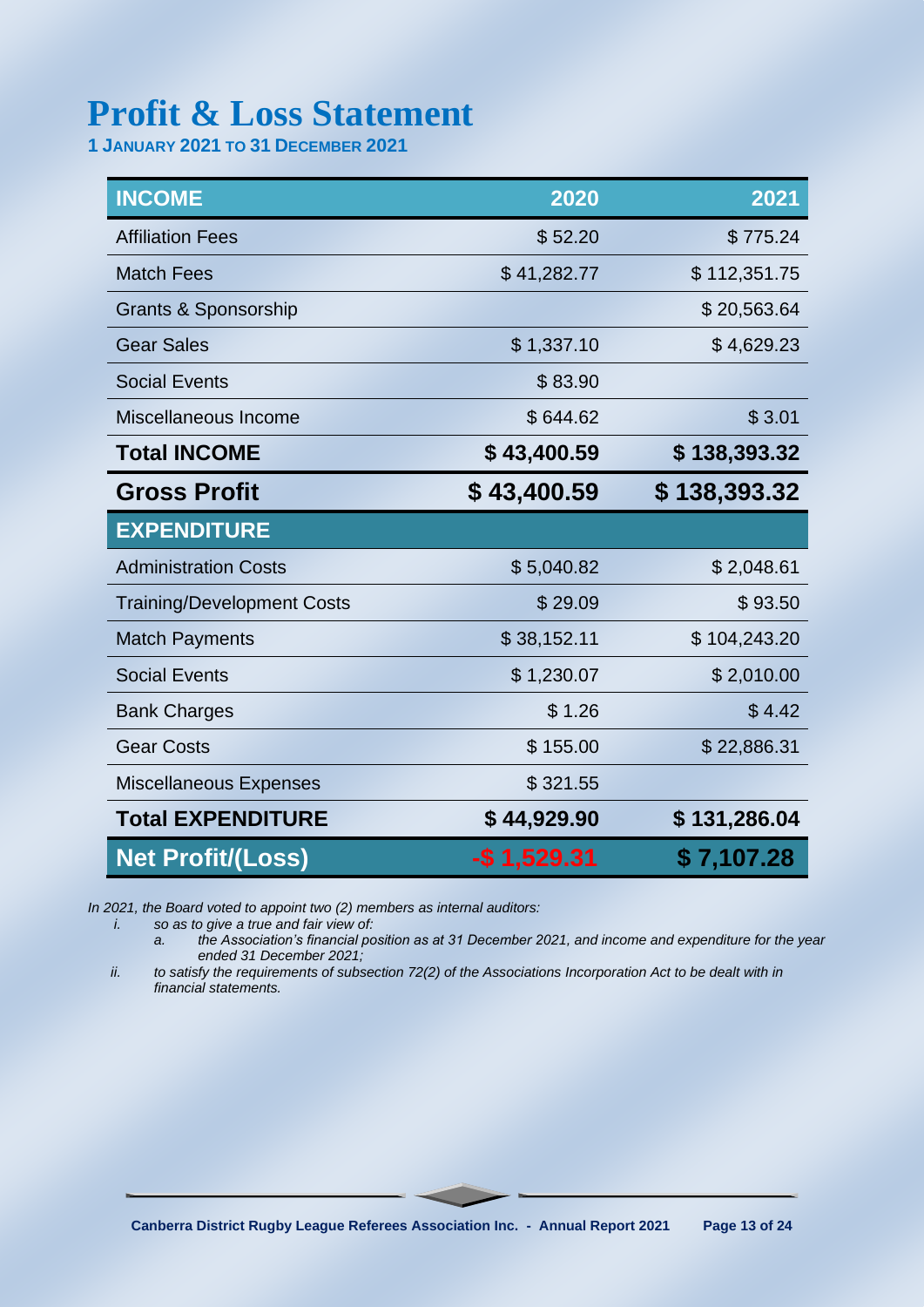To CDRLRA Board,

On 27 January 2022, we conducted an internal audit of the Canberra & Districts Rugby League Referees Association financial records for the year ended 31 December 2021. Our internal audit has been conducted to provide reasonable assurance that the financial statements are free from material misstatement.

In our opinion we have been provided with a true and fair view of the Association's financial position as at 31 December 2021, including income and expenditure.

Regards,

Dr Garth Taylor

We note that:

- the Treasurer intends to move a resolution of an upcoming Board meeting to engage an accountant for a
- periodical review of the associations accounts. We endorse such an approach.
- there are outstanding school carnival payments not
- yet recorded in the accounts.<br>- that, because honoraria were not paid for the 2020<br>season, It is likely some members of the Executive were marginally out-of-pocket as a result of trailel and<br>transport costs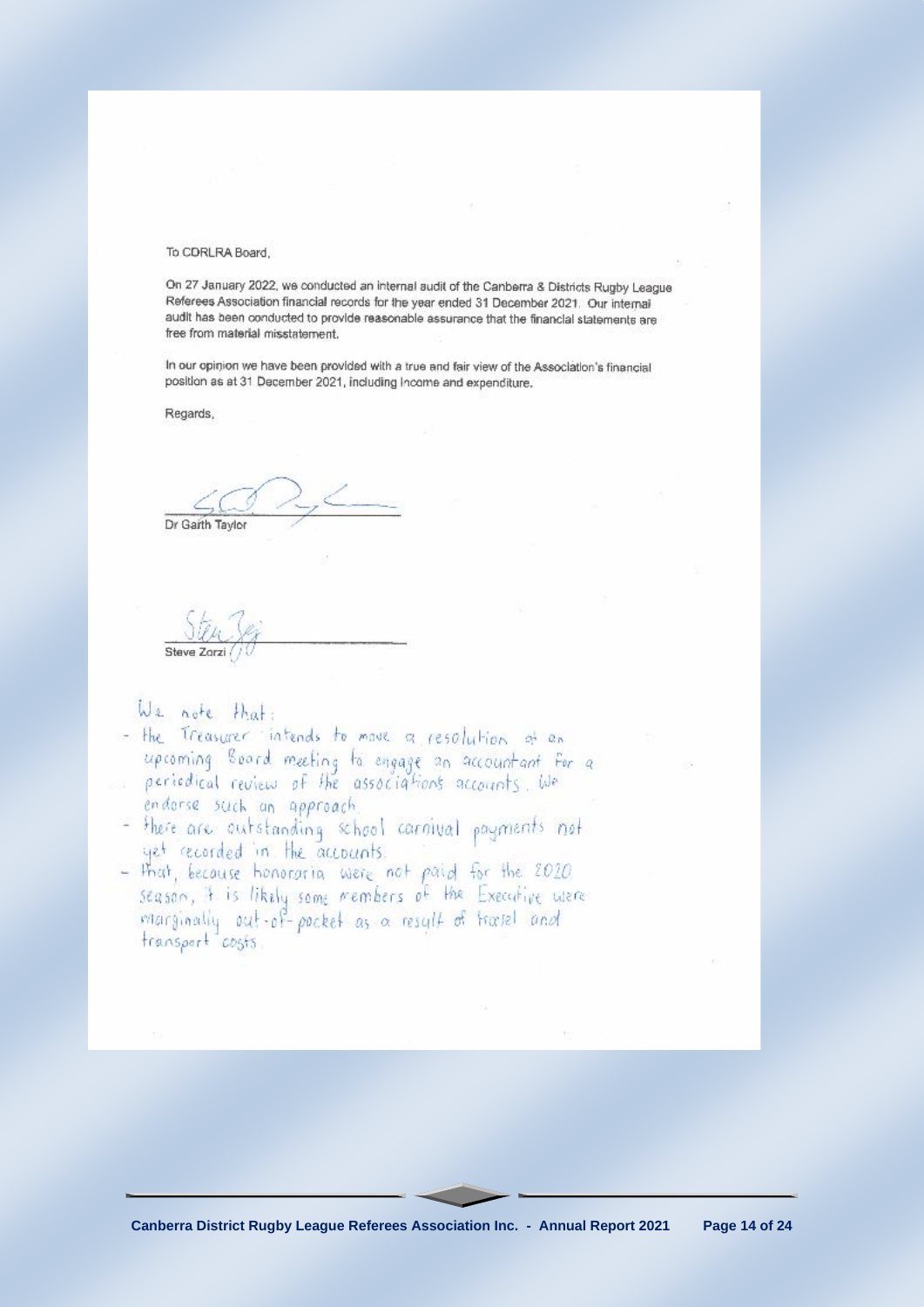

Daley O'DONNELL receiving the 'Neville Norris' Rooke of the Year Award from Board Member Jason SEVERS.



Deb CHARMAN (CRRL) presenting the CRRL 'Noel Bissett OAM' Outstanding Referee Award to Evan BAYLISS.



Jess CHARMAN receiving the 'Jim Mahoney' Outstanding Service shield from Life Member Jim MAHONEY



Katherine NIGHTINGALE receiving the 'Hodge Family' Senior Encouragement Award from Life Member Geoff MILCZUK.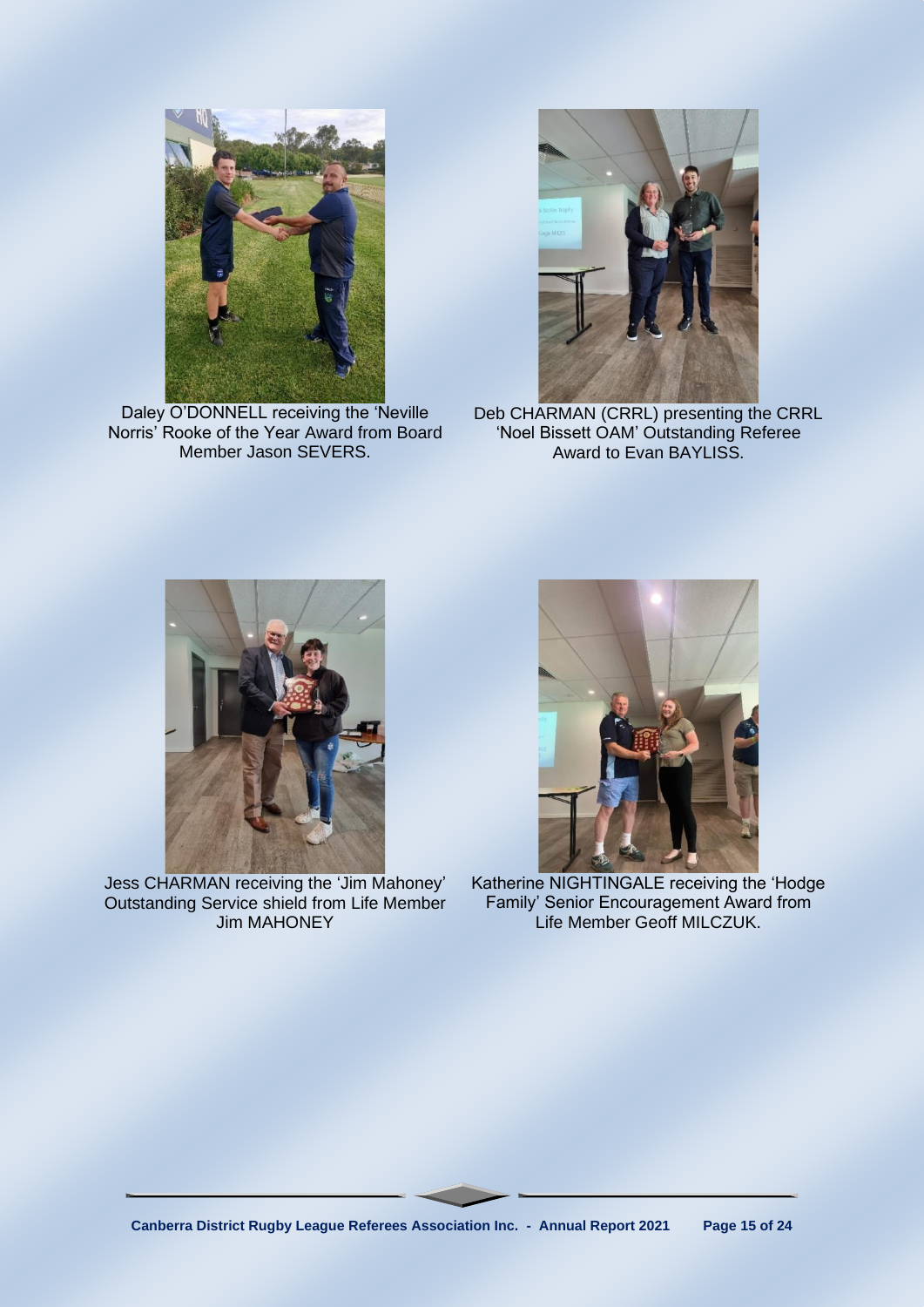

Kirsty ROBERTS receiving the 'Neville "Chief" Harradine' Junior Encouragement award from Life Member David COOK



Thomas RYNEHART receiving the 'Bruce Chapman' Most Improved Junior Referee award from Life Member Phil STUART.



Gage MILES receiving the 'Jack McKie OAM' Most Improved Senior Referee from Chairman & Life Member Mark RYAN



Life Members in attendance (L to R) Phil STUART, Geoff MILCZUK, Jim MAHONEY, David COOK, Chris **NIGHTINGALE**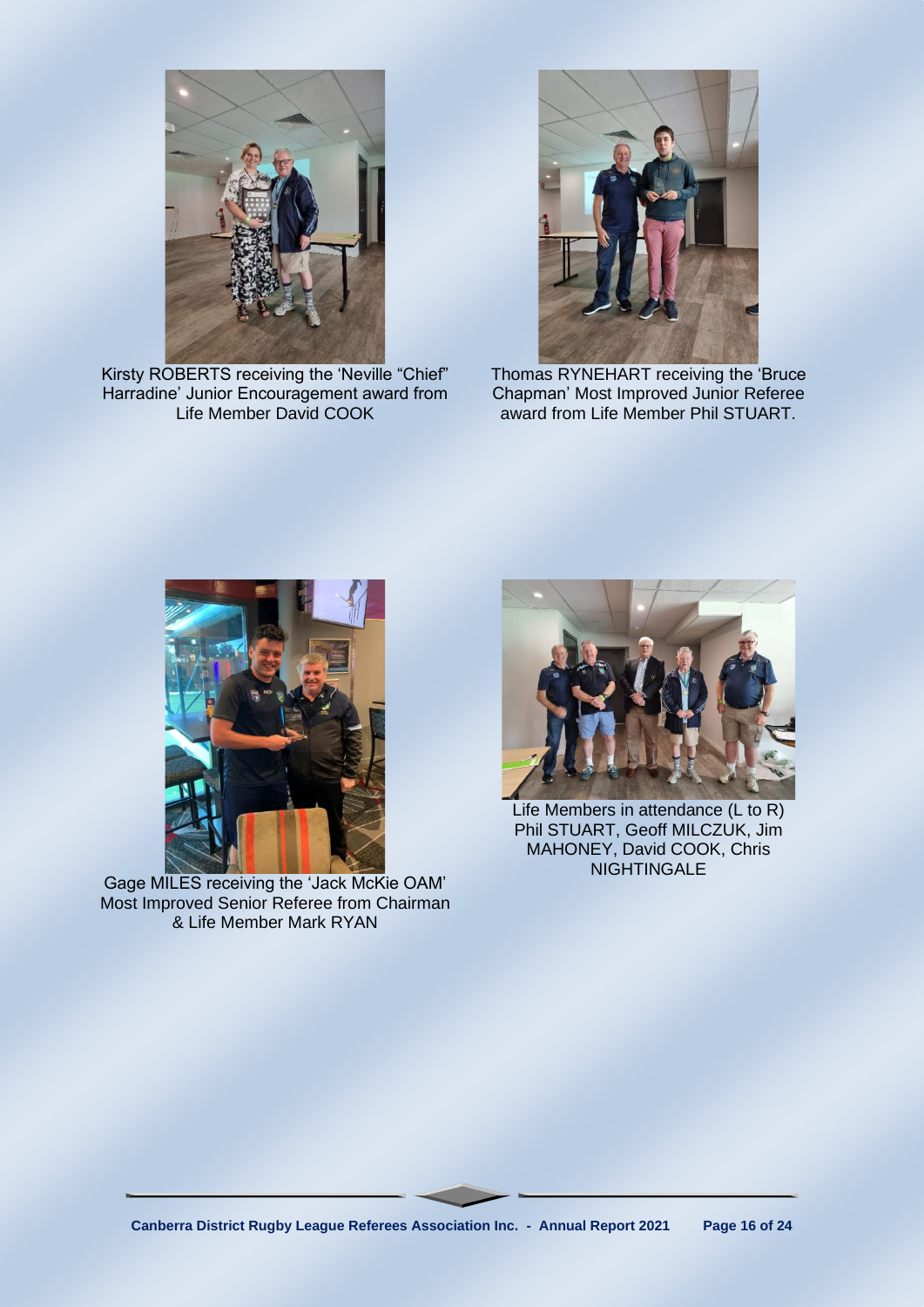## **LIFE MEMBERS**

| Tom Greer (deceased)       | 1963 | <b>Lionel Hart</b>                | 1992 |
|----------------------------|------|-----------------------------------|------|
| Jack McKie, OAM (deceased) | 1963 | <b>Chris Nightingale</b>          | 1997 |
| <b>Bruce Chapman</b>       | 1971 | <b>David Hall</b>                 | 1998 |
| Doug Houssenloge           | 1975 | Phil Byron (deceased)             | 1999 |
| lan Alder                  | 1977 | Neville Harradine (deceased) 2006 |      |
| <b>Richard Morgan</b>      | 1980 | <b>Geoff Milczuk</b>              | 2007 |
| <b>Noel Bissett</b>        | 1980 | <b>Glynn Henderson</b>            | 2008 |
| Jim Mahoney                | 1982 | David Adams                       | 2009 |
| <b>Neville Norris</b>      | 1983 | <b>Peter Castle</b>               | 2010 |
| <b>Peter Frazer</b>        | 1985 | Carmelo Bonanno                   | 2012 |
| <b>Bob Lloyd</b>           | 1987 | <b>Robert Moore</b>               | 2015 |
| <b>Phil Stuart</b>         | 1990 | Mark Ryan                         | 2016 |
| Dave Cook                  | 1991 |                                   |      |





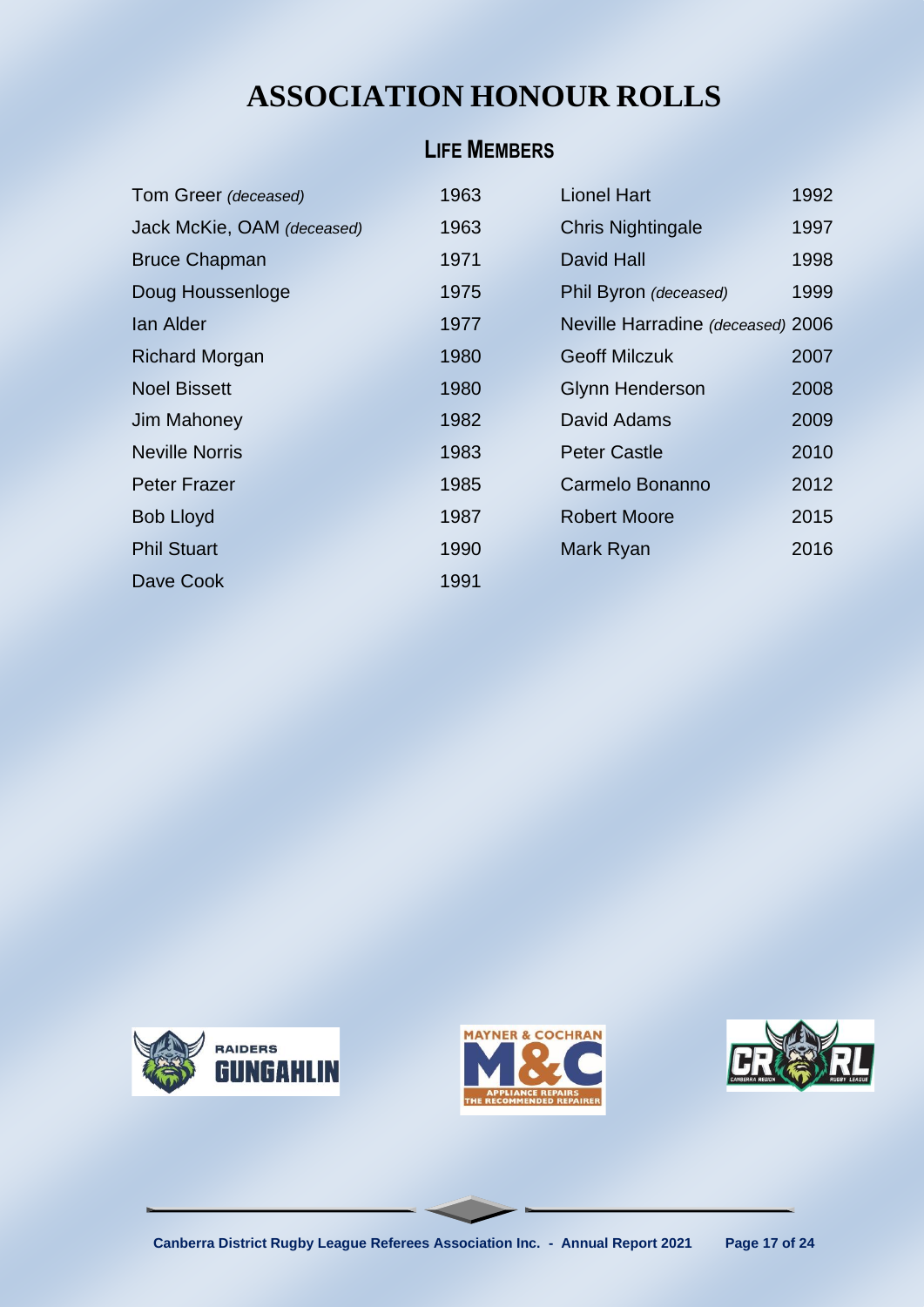## **JIM MAHONEY SHIELD – OUTSTANDING SERVICE TO THE ASSOCIATION**

| Nathan Hill     | 2005 | Chris Nightingale    | 2011 | Mark Ryan           | 2017 |
|-----------------|------|----------------------|------|---------------------|------|
| Glynn Henderson | 2006 | Chris Nightingale    | 2012 | <b>Phil Stuart</b>  | 2018 |
| James Gould     | 2007 | <b>Robert Moore</b>  | 2013 | David Charman       | 2019 |
| Julie Hanson    | 2008 | <b>Geoff Milczuk</b> | 2014 | Not Awarded (Covid) | 2020 |
| Debora Kanak    | 2009 | Mark Ryan            | 2015 | Jessica Charman     | 2021 |
| Robert Moore    | 2010 | <b>Matthew Hall</b>  | 2016 |                     |      |
|                 |      |                      |      |                     |      |

#### **REFEREES REFEREE**

*(COMBINED WITH BACKBONE AWARD TO CREATE OUTSTANDING SERVICE SHIELD FROM 2005)*

| <b>Neville Norris</b> | 1976 | <b>Phil Stuart</b>   | 1986 | Chris Nightingale   | 1996 |
|-----------------------|------|----------------------|------|---------------------|------|
| <b>Noel Bissett</b>   | 1977 | David Cook           | 1987 | David Adams         | 1997 |
| Peter Frazer          | 1978 | <b>Andy Thompson</b> | 1988 | David Hall          | 1998 |
| Col Law               | 1979 | <b>Neil Maher</b>    | 1989 | <b>Phill Byron</b>  | 1999 |
| <b>Noel Bissett</b>   | 1980 | Not Presented        | 1990 | <b>Peter Castle</b> | 2000 |
| <b>Bob Lloyd</b>      | 1981 | Lionel Hart          | 1991 | Michael Harradine   | 2001 |
| Jim Mahoney           | 1982 | <b>Bob Nelson</b>    | 1992 | <b>Peter Castle</b> | 2002 |
| Glynn Jones           | 1983 | <b>Bruce Chapman</b> | 1993 | (Not awarded)       | 2003 |
| <b>Bob Lloyd</b>      | 1984 | <b>Noel Bissett</b>  | 1994 | <b>Peter Castle</b> | 2004 |
| <b>Phil Stuart</b>    | 1985 | David Hall           | 1995 |                     |      |
|                       |      |                      |      |                     |      |

#### **BACKBONE**

*(COMBINED WITH REFEREES REFEREE TO CREATE OUTSTANDING SERVICE SHIELD FROM 2005)*

| J. Fleming         | 1976 | John O'Neill        | 1986 | David Adams              | 1996 |
|--------------------|------|---------------------|------|--------------------------|------|
| L. Murphy          | 1977 | Phil Byron          | 1987 | Phil Byron               | 1997 |
| <b>Bob Lloyd</b>   | 1978 | Andy Thompson       | 1988 | <b>Peter Castle</b>      | 1998 |
| D. Musgrove        | 1979 | <b>Bob Nelson</b>   | 1989 | <b>Brian Bolton</b>      | 1999 |
| Col Law            | 1980 | David Cook          | 1990 | <b>Phil Walsh</b>        | 2000 |
| Dave Cook          | 1981 | <b>Noel Bissett</b> | 1991 | Neville Harradine        | 2001 |
| Glynn Jones        | 1982 | John Peisley        | 1992 | <b>Noel Bissett</b>      | 2002 |
| Peter Frost        | 1983 | David Hall          | 1993 | <b>Chris Nightingale</b> | 2003 |
| David Cook         | 1984 | <b>Brian Bolton</b> | 1994 | <b>Neville Harradine</b> | 2004 |
| <b>Lionel Hart</b> | 1985 | Phil Byron          | 1995 |                          |      |
|                    |      |                     |      |                          |      |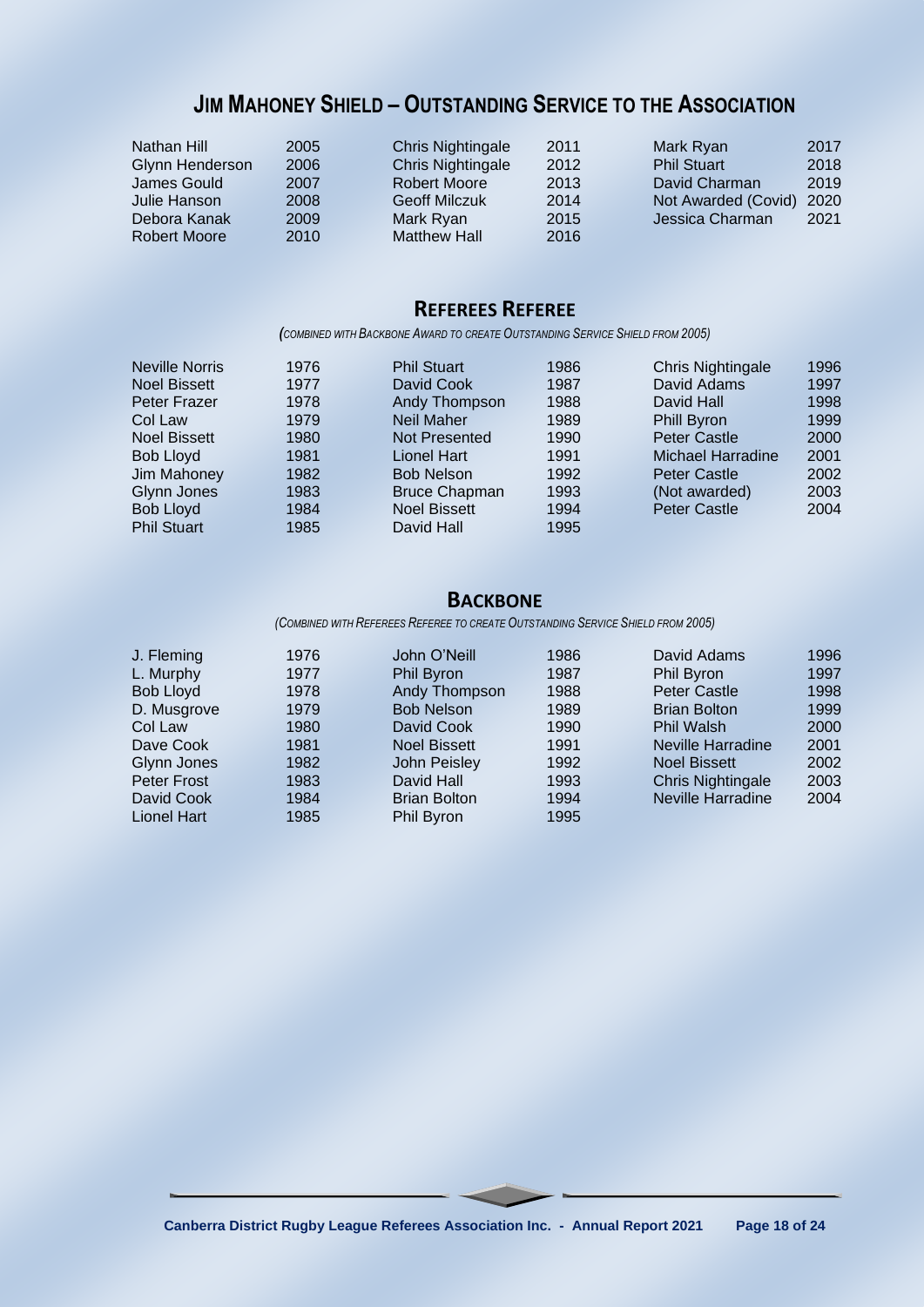## **JACK MCKIE OAM MEMORIAL TROPHY – MOST IMPROVED SENIOR REFEREE**

*(Replaced On Field Performance Trophy from 2005)*

| Colin McCormack    | 2005 | <b>Martin Jones</b> | 2012 | Steve Zorzi            | 2018 |
|--------------------|------|---------------------|------|------------------------|------|
| <b>Tyson Flynn</b> | 2006 | James Gould         | 2013 | <b>Elijah Fernance</b> | 2019 |
| Ji Delander        | 2007 | Fatu Aiono-Fatu     | 2014 | Not Awarded (Covid)    | 2020 |
| Michael Forster    | 2008 | Andrew Nightingale  | 2014 | <b>Gage Miles</b>      | 2021 |
| <b>Josiah West</b> | 2009 | Oliver Levido       | 2015 |                        |      |
| Mark Ryan          | 2010 | John Wharehinga     | 2016 |                        |      |
| <b>Luke Barrow</b> | 2011 | Benjamin Seppala    | 2017 |                        |      |

### **JACK MCKIE OAM MEMORIAL TROPHY – ON FIELD PERFORMANCE**

*(Combined with Senior Encouragement to create Most Improved Senior Referee from 2005)*

| Robert Gallacher | 1999 | Michael Laverty | 2001 | Robert Moore      | 2003 |
|------------------|------|-----------------|------|-------------------|------|
| lan Freeman      | 2000 | Sheldon Johnson | 2002 | Michael Harradine | 2004 |

#### **SENIOR ENCOURAGEMENT**

*(Combined with On Field Performance Trophy to create Most Improved Senior Referee from 2005)*

| <b>Bob Lloyd</b>     | 1976 | David Hall                | 1986 | <b>Andrew Carmody</b>  | 1996 |
|----------------------|------|---------------------------|------|------------------------|------|
| <b>Bob Cambridge</b> | 1977 | <b>Glynn Henderson</b>    | 1987 | <b>Peter Castle</b>    | 1997 |
| N. Wardle            | 1978 | G. Leahy                  | 1988 | lan Freeman            | 1998 |
| Denis Meagher        | 1979 | <b>Charles Fitzgerald</b> | 1989 | <b>Michael Laverty</b> | 1999 |
| Keith Gegg           | 1980 | John Peisley              | 1990 | Dominic Feenan         | 2000 |
| Geoff Snowden        | 1981 | <b>Phil Walsh</b>         | 1991 | Mark Ryan              | 2001 |
| <b>Phil Stuart</b>   | 1982 | <b>Rod Cranston</b>       | 1992 | <b>Robert Moore</b>    | 2002 |
| R. Gay               | 1983 | <b>Brett Northey</b>      | 1993 | <b>Mark Dagwell</b>    | 2003 |
| Andy Thompson        | 1984 | <b>Robert Gallacher</b>   | 1994 | <b>Chris Arcella</b>   | 2004 |
| <b>Neil Maher</b>    | 1985 | <b>Chris Wilson</b>       | 1995 |                        |      |
|                      |      |                           |      |                        |      |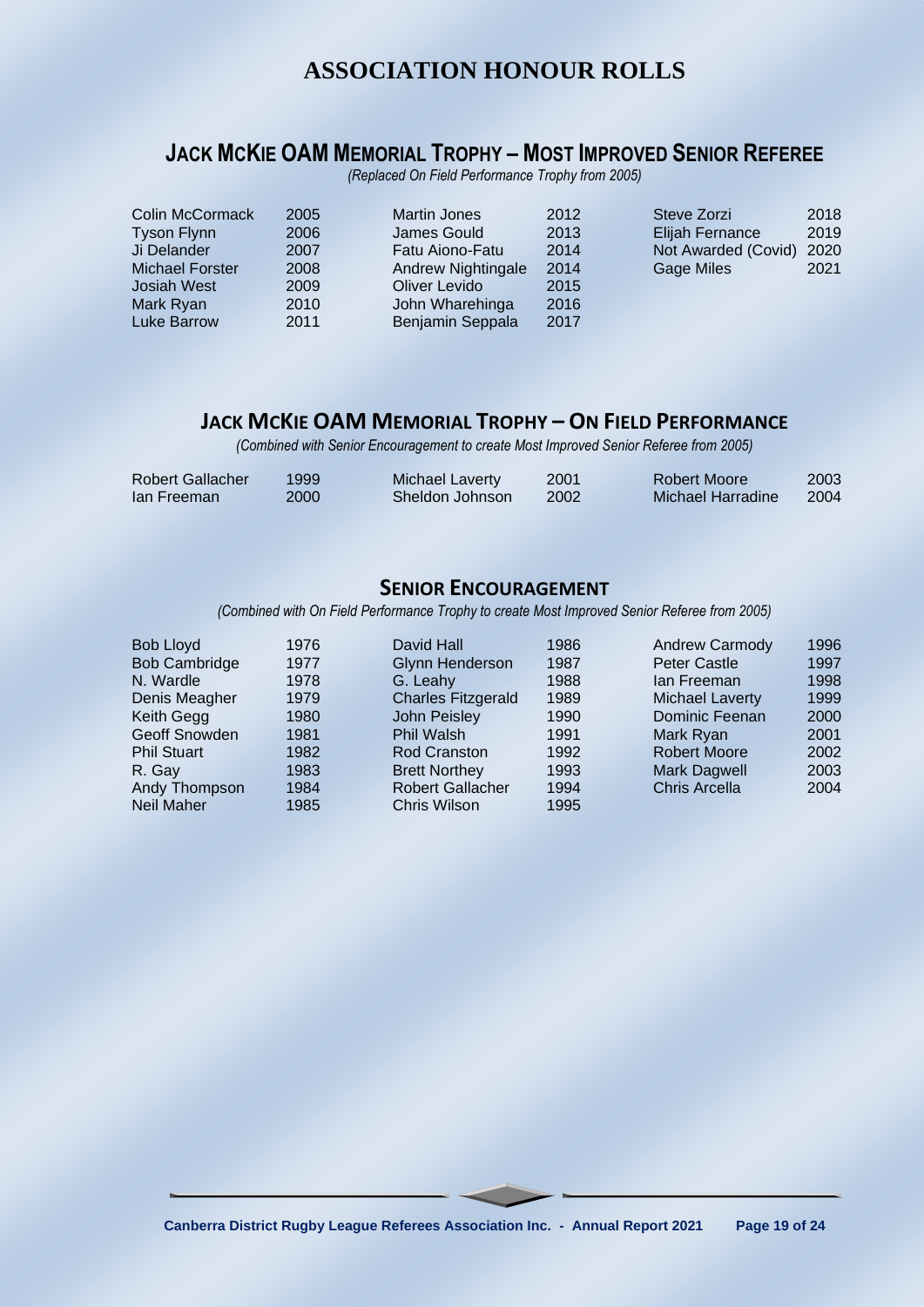## **BRUCE CHAPMAN SHIELD – MOST IMPROVED JUNIOR REFEREE**

| Daniel Hanson              | Jacob Stephenson<br>2005       | 2011 | Jacob O'Brien          | 2017 |
|----------------------------|--------------------------------|------|------------------------|------|
| Kylie O'Neill              | Lewis Oswald<br>2006           | 2012 | <b>Gage Miles</b>      | 2018 |
| <b>Lawrence Oswald</b>     | <b>Matthew Lennon</b><br>2007  | 2013 | Aidan Richardson       | 2019 |
| Katherine Nightingale 2008 | Jason Shields                  | 2014 | Not Awarded (Covid)    | 2020 |
| <b>Brenton Savona</b>      | <b>Elijah Fernance</b><br>2009 | 2015 | <b>Thomas Rynehart</b> | 2021 |
| Martin Jones               | James Martin<br>2010           | 2016 |                        |      |
|                            |                                |      |                        |      |

#### **JUNIOR ENCOURAGEMENT**

*(Combined with Mini Mod Shield to create Most Improved Junior Referee from 2005)*

| 1976 | <b>Stuart McDougall</b> | 1986 | lan Wilson             | 1996 |
|------|-------------------------|------|------------------------|------|
| 1977 | Jason Elliott           | 1987 | <b>Scott Norris</b>    | 1997 |
| 1978 | Jamie Thompson          | 1988 | Scott Jopling          | 1998 |
| 1979 | <b>Shane Thurlow</b>    | 1989 | Jason Hart             | 1999 |
| 1980 | Michael Harradine       | 1990 | <b>Phil Henderson</b>  | 2000 |
| 1981 | Michael O'Neill         | 1991 | Scott Hall             | 2001 |
| 1982 | <b>Robert Gallacher</b> | 1992 | <b>Luke Carroll</b>    | 2002 |
| 1983 | Nial Wheate             | 1993 | <b>Colin McCormack</b> | 2003 |
| 1984 | Julian Pearce           | 1994 | <b>Aaron Carroll</b>   | 2004 |
| 1985 | Paul Grzadka            | 1995 |                        |      |
|      |                         |      |                        |      |

## **MINI/MOD AWARD**

*(Combined with Junior Encouragement to create Most Improved Junior Referee from 2005)*

Adam Lehoczky 2002<br>Sarah Lyons 2003 Sarah Lyons

Josiah West 2004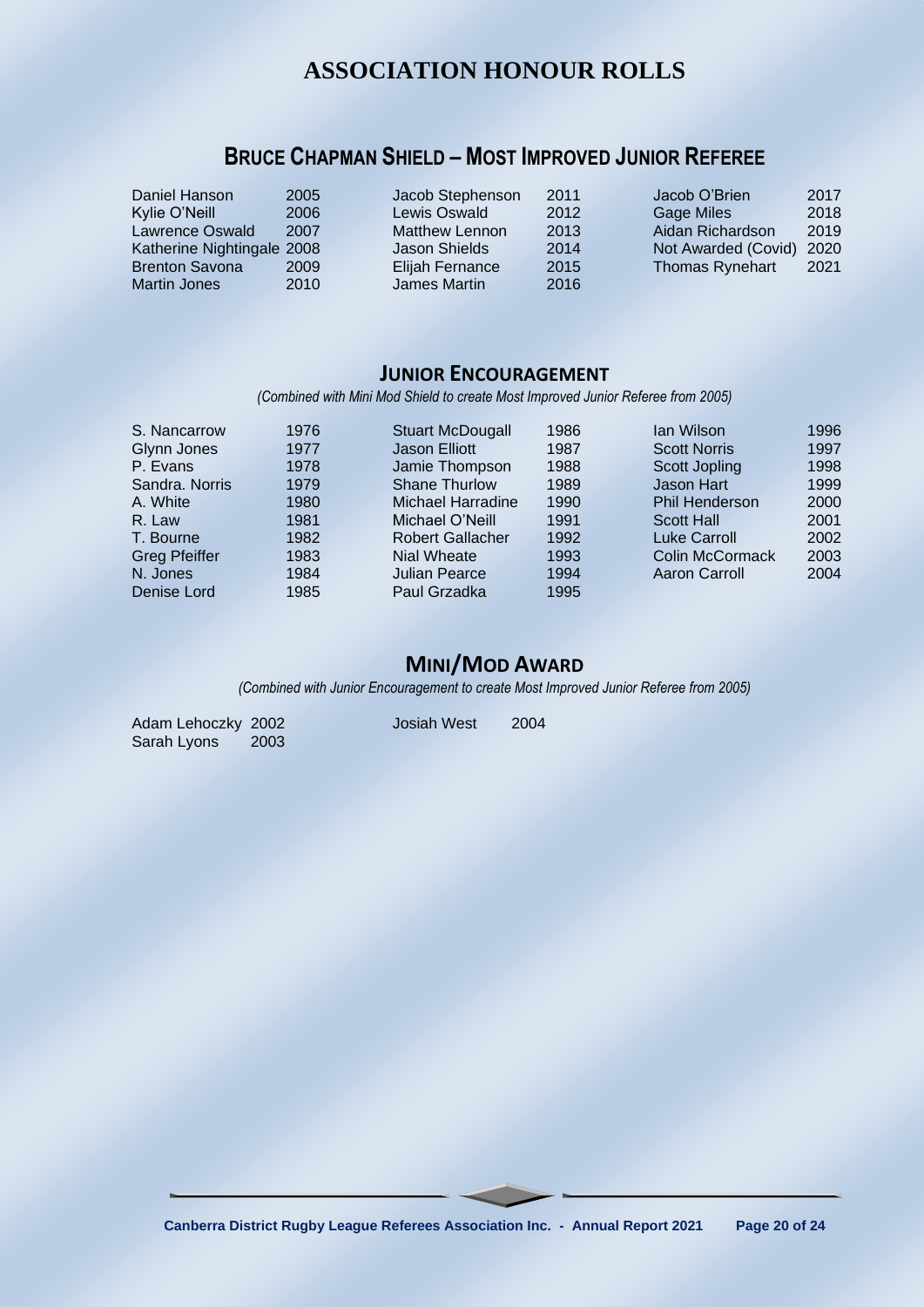## **NEVILLE NORRIS SHIELD – ROOKIE OF THE YEAR**

*(Renamed from Best First Year referee in 2005)*

| D. Gilbard             | 1981 | <b>Michael Laverty</b>   | 1996 | <b>Tyson Greenwood</b> | 2011 |
|------------------------|------|--------------------------|------|------------------------|------|
| Lionel Hart            | 1982 | Minh Dang                | 1997 | Lachlan Whitbread      | 2012 |
| <b>lan Miller</b>      | 1983 | <b>Brendan McKinless</b> | 1998 | Brodie Widdowson       | 2013 |
| <b>Richard Terry</b>   | 1984 | Mark Berkeley            | 1999 | Nathan Slingsby        | 2014 |
| <b>Phil Byron</b>      | 1985 | James Charman            | 2000 | <b>Stuart Cameron</b>  | 2015 |
| <b>Glynn Henderson</b> | 1986 | Mark Dagwell             | 2001 | David Charman          | 2016 |
| P. Flynn               | 1987 | <b>Steve Costello</b>    | 2002 | Jake Bolton            | 2017 |
| <b>Preston Hart</b>    | 1988 | James Gould              | 2003 | Thomas Bell            | 2018 |
| Vince Lawson           | 1989 | Nathan Gauci             | 2004 | <b>Isaac Howarth</b>   | 2019 |
| Alan Brindell          | 1990 | Henry Paton              | 2005 | Not Awarded (Covid)    | 2020 |
| <b>Ben Cummins</b>     | 1991 | <b>Brett Carter</b>      | 2006 | Daley O'Donnell        | 2021 |
| <b>Brian Cobb</b>      | 1992 | <b>Brenton Savona</b>    | 2007 | <b>Atticus Batten</b>  | 2021 |
| <b>Chris Collins</b>   | 1993 | <b>Chris Davis</b>       | 2008 |                        |      |
| <b>Matthew Popple</b>  | 1994 | Aaron Houssenloge        | 2009 |                        |      |
| <b>Peter Castle</b>    | 1995 | Jason Van Putten         | 2010 |                        |      |

## **NEVILLE 'CHIEF' HARRADINE – ENCOURAGEMENT AWARD**

| <b>Tiffany Widdowson</b> | 2010 | Jesse THOMPSON            | 2015 | Jade Schumacher          | 2019 |
|--------------------------|------|---------------------------|------|--------------------------|------|
| Daniel Bernsons          | 2011 | <b>Shannon Castle</b>     | 2016 | Not Awarded (Covid) 2020 |      |
| <b>Brodie Hayes</b>      | 2012 | Liam Richardson           | 2017 | <b>Kirsty Roberts</b>    | 2021 |
| Ben Seppala              | 2013 | Jessica Charman & Heather |      |                          |      |
| James Martin             | 2014 | Hall                      | 2018 |                          |      |

## **ALAN HODGE FAMILY AWARD**

| <b>Brenton Savona</b> | 2010 | Fatu Aiono-Fatu          | 2016 | Katherine Nightingale 2021 |
|-----------------------|------|--------------------------|------|----------------------------|
| <b>Martin Jones</b>   | 2011 | Dave Charman             | 2017 | Daniel Wheeler<br>2021     |
| Jo West               | 2012 | John Wharehinga          | 2018 |                            |
| Lachlan Wild          | 2013 | David Charman            | 2019 |                            |
| Scott Jopling         | 2015 | Not Awarded (Covid) 2020 |      |                            |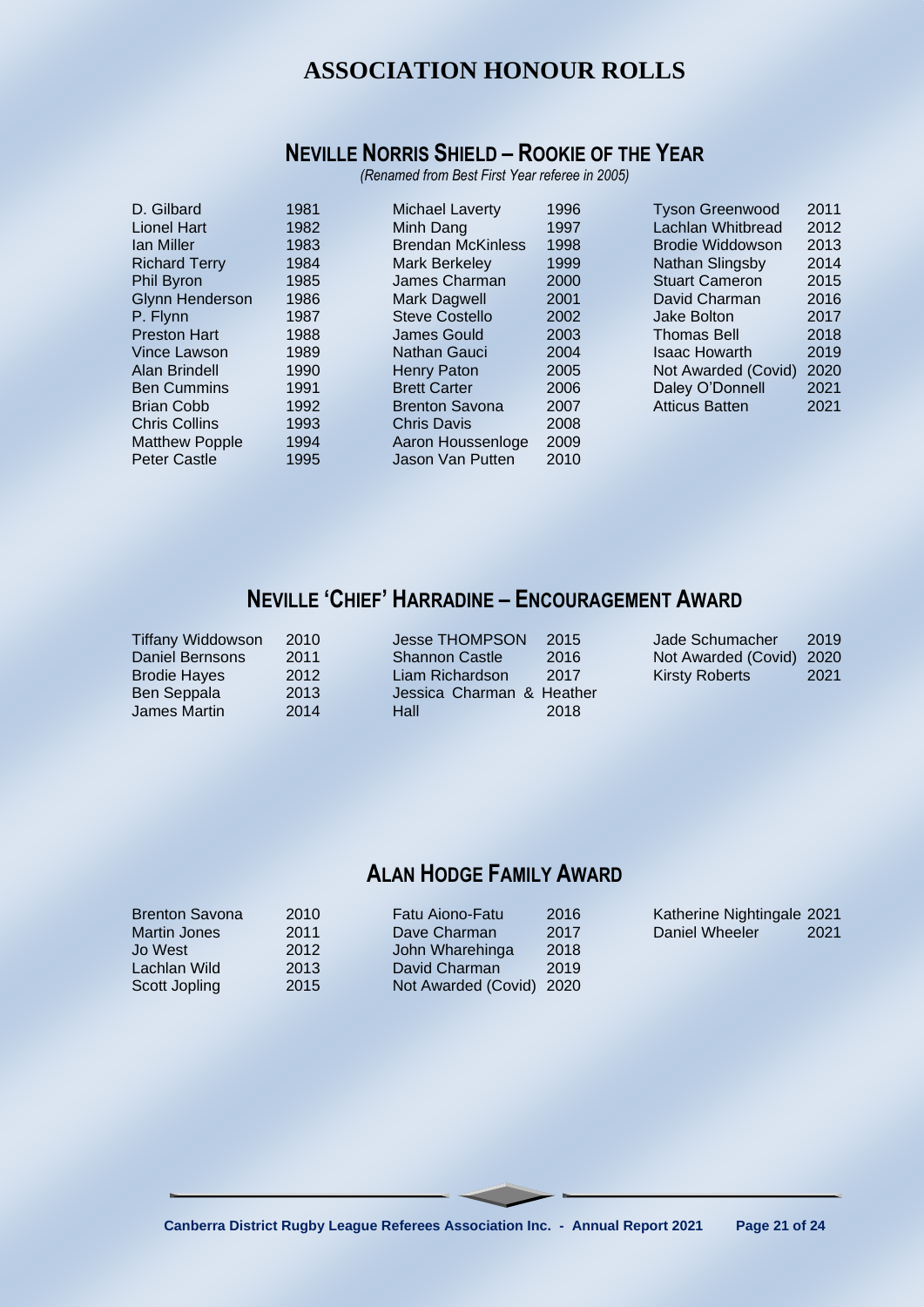## **NOEL BISSETT OAM TROPHY – A GRADE REFEREE**

| <b>Jim Mahoney</b>       | 1988 |
|--------------------------|------|
| <b>Jim Mahoney</b>       | 1989 |
| <b>Jim Mahoney</b>       | 1990 |
| <b>Jim Mahoney</b>       | 1991 |
| <b>Jim Mahoney</b>       | 1992 |
| Andy Thompson            | 1993 |
| <b>Richard Terry</b>     | 1994 |
| <b>Richard Terry</b>     | 1995 |
| <b>Michael Harradine</b> | 1996 |
| Jason Elliott            | 1997 |
| Michael Harradine        | 1998 |
| Michael Harradine        | 1999 |
| Chris Wilson             | 2000 |
| <b>Chris Wilson</b>      | 2001 |
| <b>Chris Wilson</b>      | 2002 |
| Rod Cranston             | 2003 |
| <b>Rod Cranston</b>      | 2004 |
| <b>Michael Laverty</b>   | 2005 |

| <b>Michael Laverty</b>    | 2006 |
|---------------------------|------|
| <b>Michael Laverty</b>    | 2007 |
| <b>Rod Cranston</b>       | 2008 |
| <b>Rod Cranston</b>       | 2009 |
| <b>Rod Cranston</b>       | 2010 |
| <b>Rod Cranston</b>       | 2011 |
| Rod Cranston              | 2012 |
| <b>Housh Fallah</b>       | 2013 |
| <b>Martin Jones</b>       | 2014 |
| Martin Jones              | 2015 |
| Josiah West               | 2016 |
| <b>Oliver Levido</b>      | 2017 |
| <b>Oliver Levido</b>      | 2018 |
| <b>Andrew Wheeler</b>     | 2019 |
| <b>Andrew Nightingale</b> | 2020 |
| No Grand Final (Covid 19) | 2021 |
|                           |      |

## **KEITH GEGG – TOUCH JUDGE AWARD**

*(Awarded to both 1st Grade Grand Final Touch Judges from 2005)*

| Phil Byron                      | 1991 | Ji Delander / Mark Dagwell         | 2007 |
|---------------------------------|------|------------------------------------|------|
| Phil Byron                      | 1992 | Paul Flynn / Tyson Flynn           | 2008 |
| David Adams                     | 1993 | Dominic Feenan / James Gould       | 2009 |
| David Adams                     | 1994 | Paul Flynn / Garth Widdowson       | 2010 |
| Val Lawson                      | 1995 | Martin Jones / Garth Widdowson     | 2011 |
| <b>Phil Byron</b>               | 1996 | Peter Theodosiou / Garth Widdowson | 2012 |
| <b>Vince Lawson</b>             | 1997 | Lachlan Wild / Garth Widdowson     | 2013 |
| David Adams                     | 1998 | Luke Barrow / Brenton Savona       | 2014 |
| Peter Castle                    | 1999 | Tyson Flynn / Brenton Savona       | 2015 |
| Matthew Hall / Scott Hall       | 2000 | Tyson Flynn / Scott Jopling        | 2016 |
| Robert Moore                    | 2001 | Ben Seppala / Housh Fallah         | 2017 |
| <b>Phil Henderson</b>           | 2002 | Tyson Flynn / Andrew Nightingale   | 2018 |
| Matt Darmody                    | 2003 | Luke Barrow / James Gould          | 2019 |
| Tyson Flynn                     | 2004 | Houshyar Fallah/ James Gould       | 2020 |
| Dominic Feenan / Phil Henderson | 2005 | No Grand Final (Covid 19)          | 2021 |
| Dominic Feenan / Mark Dagwell   | 2006 |                                    |      |